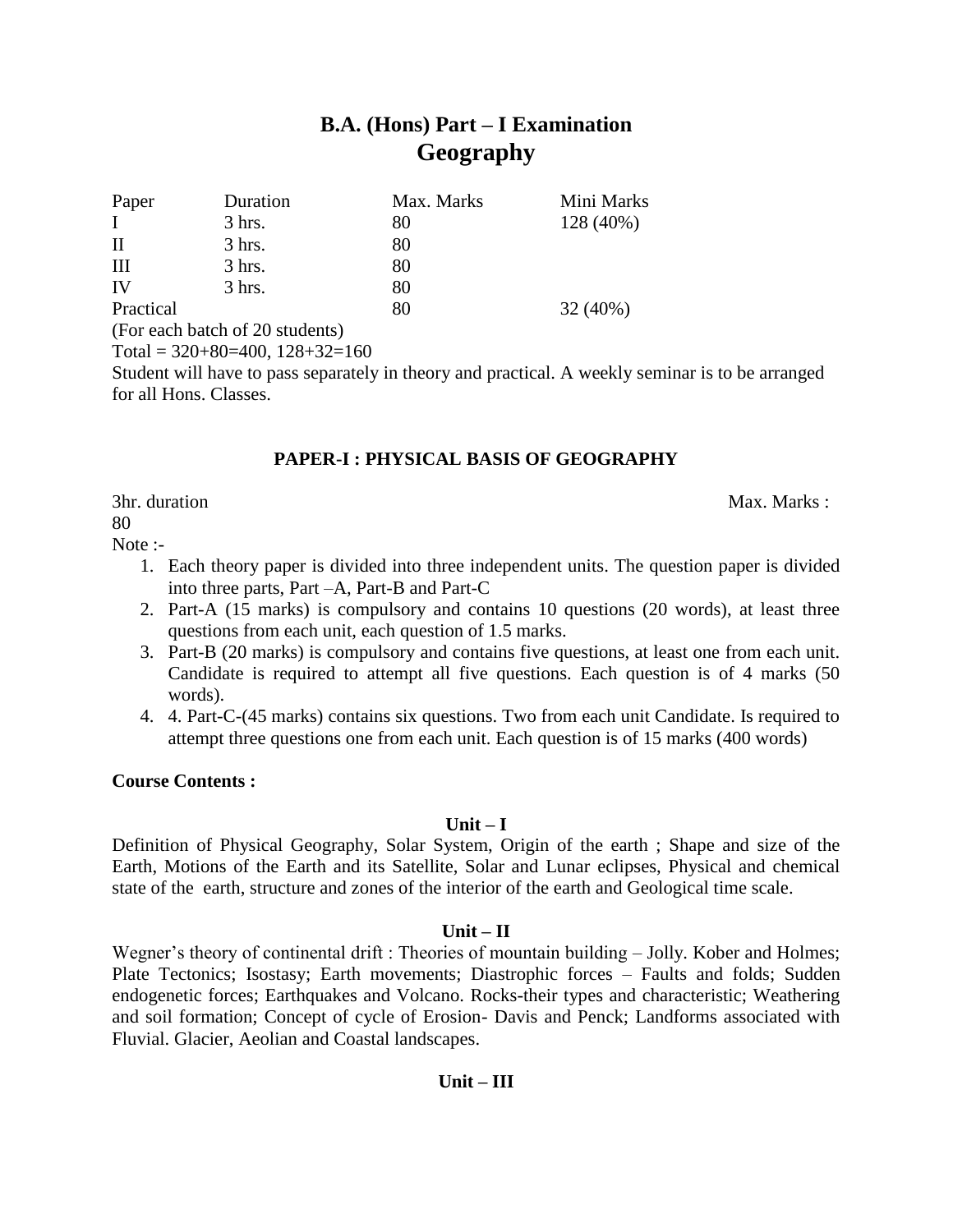Composition and layers of atmosphere; Insolation and heat budget of the Earth : Temperature and Pressure : Atmospheric circulations- Planetary and local winds; Monsoon and Jet Stream; Air masses and fronts; Temperate and tropical cyclones: Types and distribution of Precipitation; Koppen's and Thornthwaite's classification of world climate; Hydrological cycles

Relief features of Atlantic, Indian and Pacific Oceans; Distribution of temperature and salinity in oceans; Ocean currents and tides; Marine deposits; Coral reefs and Atolls – Types and their origin according to Darwin. Murray and Daly; Marine resources- biotic, mineral and energy resources and their utilization.

# **Suggested Books:**

- 1. Strahler, A.H. : Elements of Physical Geography.
- 2. Wooldridge, S.W.: The Physical Basis of Geography, Logman's Green & Co. London 1959.
- 3. Mathur. I.R. : Climatology, Mc. Graw Hill, New York.
- 4. Banerjee, H.C. & D.S. :MosamVigyan, Rajasthan Hindi Granth Academy Jaipur.
- 5. Gerald, S. : General Oceanography An Introduction, John Willey & Sons, New York.
- 6. Finch &Trewarths :Elaments of Physical Geography.
- 7. Negi : Physical Geography.
- 8. Sharma. R.C. : Oceanography for Geographers, Chaitainya Publishers, Allahabad.
- 9. सविन्द्र सिंह : भौतिक भूगोल–वसुन्धरा प्रकाशन, गोरखपुर।
- 10. वी.एस. चौहान एवं अलका गौतम : भौतिक भूगोल-रस्तोगी प्रकाशन, मेरठ।
- 11. सी.बी. मामोरिया एवं रतन जोशी : भौतिक भूगोल, साहित्य भवन पब्लिकेशन, आगरा।
- 12. आर.के. गर्जर एवं वी.सी. जाट भौतिक भगोल पंचशील प्रकाशन जयपुर।

# **PAPER-II :HUMAN GEOGRAPHY**

3hr. duration Max.Marks :

80

- Note :-
	- 1. Each theory paper is divided into three independent units. The question paper is divided into three parts, Part –A, Part-B and Part-C
	- 2. Part-A (15 marks) is compulsory and contains 10 questions (20 words), at least three questions from each unit, each question of 1.5 marks.
	- 3. Part-B (20 marks) is compulsory and contains five questions, at least one from each unit. Candidate is required to attempt all five questions. Each question is of 4 marks (50 words).
	- 4. 4. Part-C-(45 marks) contains six questions. Two from each unit Candidate. Is required to attempt three questions one from each unit. Each question is of 15 marks (400 words)

# **Course Contents :**

# **Unit – I**

Definitions, nature, scope, development and history of human geography; Principles of Human Geography; Approaches of Human Geography; Elements of Human Geography – according to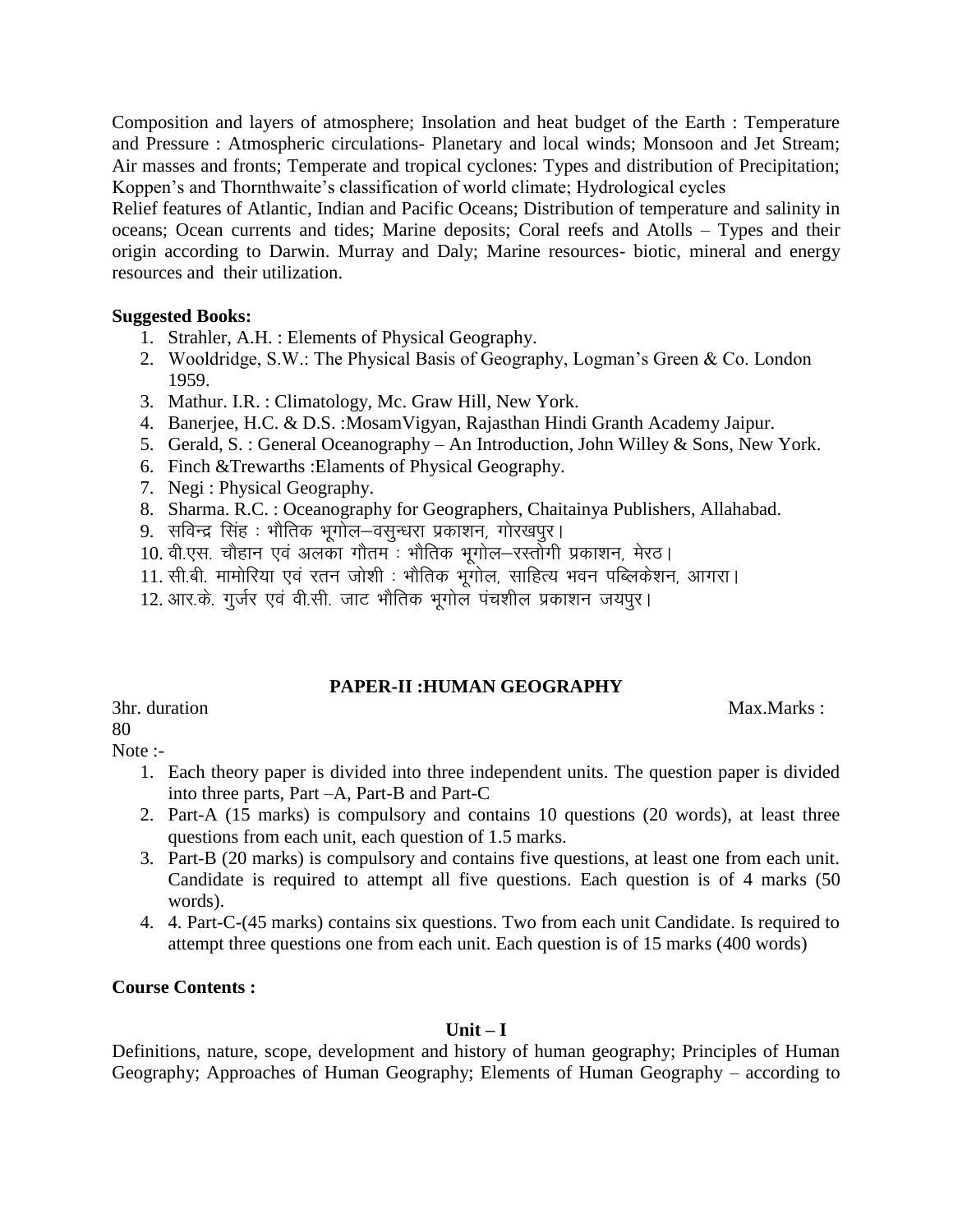Vidal de-la-Blache, Brunhes, Huntington : Branches of Human geography; Concepts of manenvironment relationship. Concept of dualism in geography.

Division of races of mankind : spatial distribution, physical and social profile of racial groups. Ethnic groups.Tribal groups in the world and in India.

# **Unit – II**

Early economic activities of mankind : food gathering, hunting, fishing and shifting cultivation. Human adaptation to environment (i) Cold Region – Eskimo; (ii) Hot, Region- Bushman, Pigmy, Badawins (iii) Plateau – Khirghiz, Masai, Gonds (iv) Mountain – Gujjars, Naga and Khasi (v) Plain-Bhil and Santhal, their Social and Economic activites and adaptation in modern society.

Distribution of population, world distribution pattern – physical, economic and social factors influencing spatial distribution; concepts of over population, under population and optimum population.Zero population growth; demographic transition theory.

#### **Unit – III**

Migration-internal and international, general laws of migration, Concept of Human Development, population regions of India; dynamic, prospective, depressed; Problem of overpopulation in India and its remedial measures. Population control programmes and population policy of India.

Settlement : Origin and types of settlements, Rural Settlement- Pattern of Rural settlements; House types and Building materials, Rural settlement in India. Urban settlement – Origin of towns; patterns of cities; functional classification of cities; zoning of cities; Christaller's theory; umland; urbanization and problems; Slums; Town planning – concepts and principles.

#### **Suggested Books:**

- 1. Bergwan, Edward E :Humna Geography; Culture, Connection and Land Scape, Prentice-Hall, New Jerscy, 1995.
- 2. Carr, M : Patterns, Process and change in Human Geography, McMillan Education London, 1987.
- 3. Fellman, J.L. : Human Geography- Landscapes of Human Activities. Brown and Benchmart Pub., U.S.A. 1997.
- 4. De Blij H.J. : Human Geography, Culture, Society and Space, John Wiley, New York, 1996.
- 5. कौशिक : मानव भूगोल के सरल सिद्धान्त, रस्तोगी एण्ड कम्पनी, मेरठ।
- 6. विश्वनाथ द्विवेदी एण्ड कनोजिया : मानव भूगोल के सिद्वान्त, किताब महल, इलाहाबाद।
- 7. जोशी रतन : मानव एवं पर्यावरण, साहित्य भवन पब्लिकेशन, आगरा।
- 8. कास्वॉ—मानव एवं पर्यावारण, मलिक प्रकाशन, जयपुर।
- 9. गुर्जर. आर.के. एवं जाट बी.सी. : मानव भूगोल, पंचशील प्रकाशन, जयपुर।

# **PAPER-III : GEOGRAPHY OF RAJASTHAN**

3hr. duration Max.Marks :

80

Note :-

1. Each theory paper is divided into three independent units. The question paper is divided into three parts, Part –A, Part-B and Part-C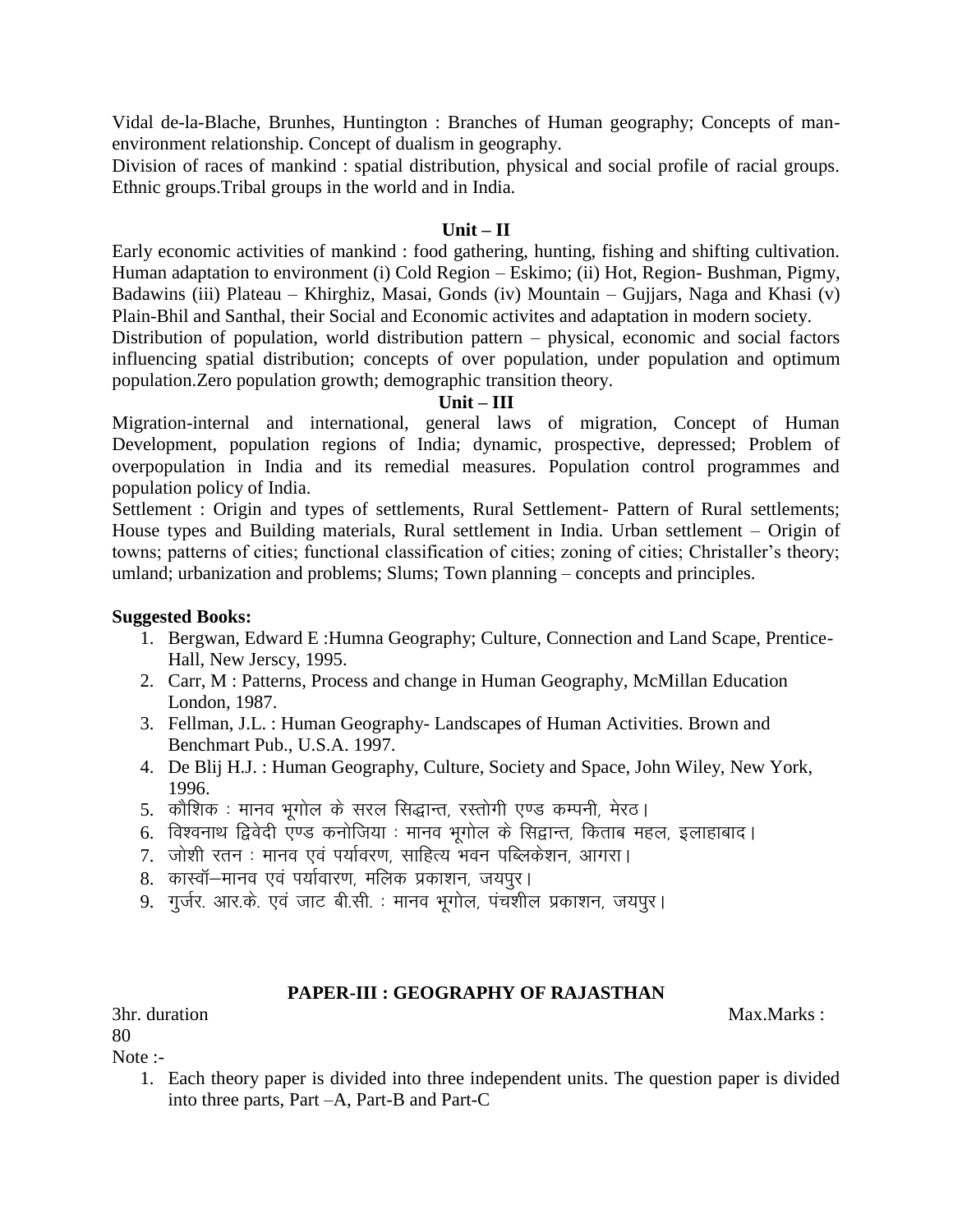- 2. Part-A (15 marks) is compulsory and contains 10 questions (20 words), at least three questions from each unit, each question of 1.5 marks.
- 3. Part-B (20 marks) is compulsory and contains five questions, at least one from each unit. Candidate is required to attempt all five questions. Each question is of 4 marks (50 words).
- 4. 4. Part-C-(45 marks) contains six questions. Two from each unit Candidate. Is required to attempt three questions one from each unit. Each question is of 15 marks (400 words)

#### **Unit – I**

Rajasthan : Location; Physiographic Regions; Geological structure; Climate and Climatic regions: Drainage system and lakes; soil types and regions, erosion and conservation; Vegetation – types and distribution. Land utilization in Rajasthan : Agriculture-types and characteristics, production and distribution of food and commercial crops; Cropping pattern and Agro-climatic zones; Importance and sources of irrigation; Major irrigation projects-Chambal, Mahi and Indira Gandhi Canal Project (I.G.C.P.) Live Stock products and Dairy Development programmes; Biodiversity and Wildlife; Waste-land and desert development programmes.

# **Unit-II**

Distribution and production of minerals – Metallic and Non-metallic; Power Resources – Coal, Petroleum and Natural gas; Power Resources as electricity-hydro based and non-conventional; Industrial Development : Classification of Industries; Development, distribution, production and locational analysis of cotton textile. Cement and stone industries; Cultural heritage and Tourism industry. Population : Distribution and density; Population structure- age and sex ratio, urban and rural, literacy and occupational population; Population growth since independence, causes problems and solutions, Social and Cultural status of major tribes-Bhil, Garassia, Meena, Saharia.

# **Unit – III**

Means of transportation – roads, railway network and highways.

Detailed study of Marusthal, Aravalli, Hadoti and Eastern Plain regions with following heads : Physical environment, social and cultural environment and economic development.

Concept of Human Development – Major indicators. H.D.I. (Human Development Index) of Rajasthan in reference to other states of India.

Status of Women in Rajasthan – changing aspects of demographic, social.economic, health and nutrition.

# **Suggested Books :**

- 1. pkSgku oh-,l- jktLFkku dk Hkwxksy] foKku izdk"ku] tks/kiqjA
- 2. भल्ला एल.आर., राजस्थान का भुगोल, कुलदीप प्रकाशन, अजमेर।
- 3. एच.एम. सक्सेना, राजस्थान का भुगोल, राजस्थान हिन्दी ग्रन्थ अकादमी, जयपुर।
- 4. दिनेश चन्द शर्मा व पूष्पा शर्मा, राजस्थान आजतक।
- 5. एच.एस.शर्मा राजस्थान का भूगोल, पंचशील प्रकाशन, जयपुर।
- 6. Mishra, V.C.: Geography of Rajasthan, N.B.T.Delhi.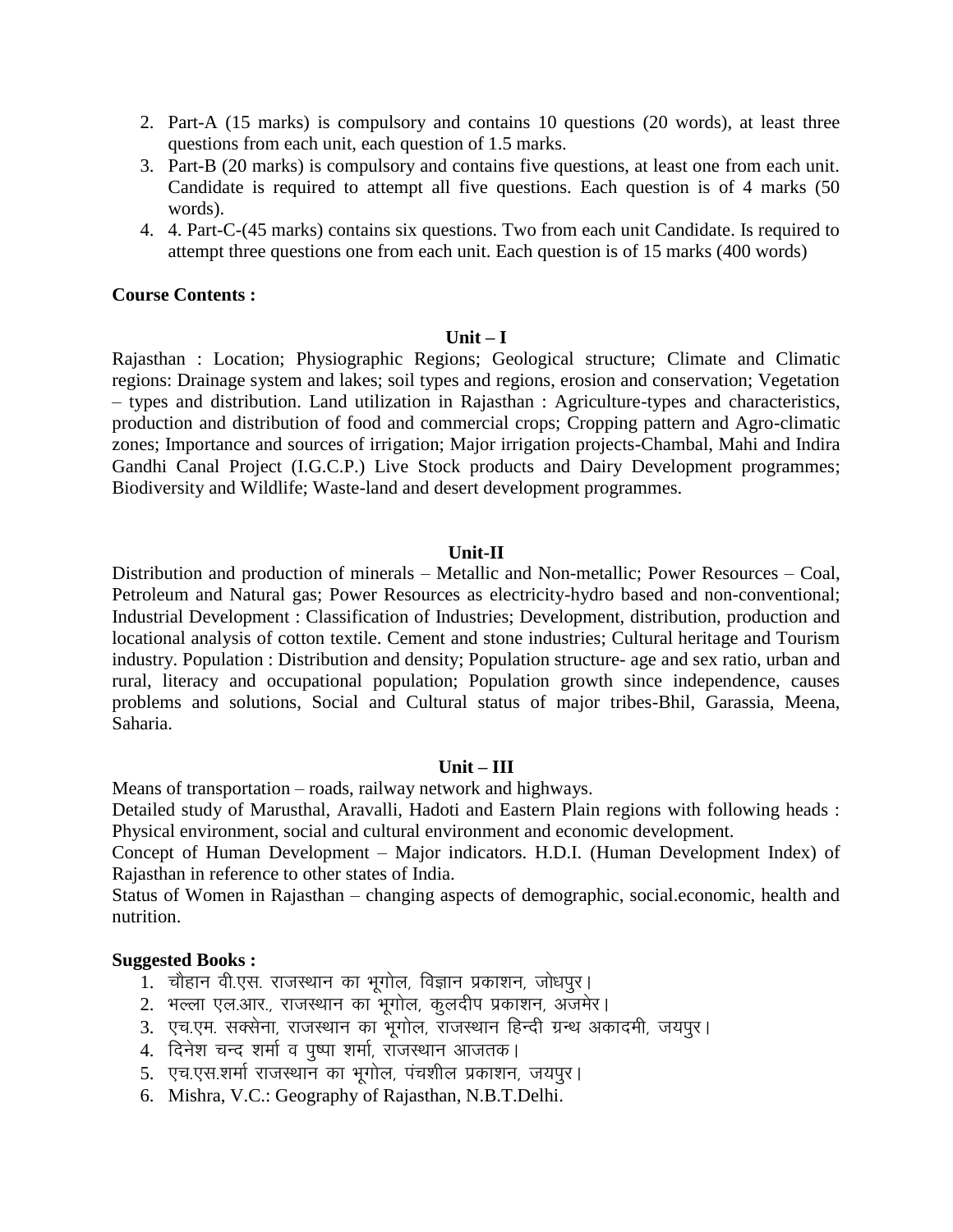7. Sharma, H.S. & Sharma, M.L. : Geographical Fncts of Rajasthan.

# **PAPER-IV : ECONOMIC AND RESOURCE GEOGRAPHY**

3hr. duration Max.Marks : 80

Note :-

- 1. Each theory paper is divided into three independent units. The question paper is divided into three parts, Part –A, Part-B and Part-C
- 2. Part-A (15 marks) is compulsory and contains 10 questions (20 words), at least three questions from each unit, each question of 1.5 marks.
- 3. Part-B (20 marks) is compulsory and contains five questions, at least one from each unit. Candidate is required to attempt all five questions. Each question is of 4 marks (50 words).
- 4. 4. Part-C-(45 marks) contains six questions. Two from each unit Candidate. Is required to attempt three questions one from each unit. Each question is of 15 marks (400 words)

# **Course Contents :**

# **Unit – I**

Meaning and scope of Economic Geography, concepts, geographical factors affecting economic activities, economic activities of man**-** primary, secondary and tertiarty, types of agriculture and agricultural regions of world (wittelsee), production and distribution of important crops- Rice, Wheat, Maize, Cotton, Sugarcane, Tea, Coffee.

# $Unit - II$

Important minerals and their world distribution – Iron ore, Copper, Aluminium, Uranium, Coal, Petroleum, Major manufacturing industries and their localization – Iron and steel and Textile Industrial regions of the world, world trade and transport. WTO and Globalization, its effect on developing contries.

#### **Unit – III**

Defination and classification of resources, reosource evaluation, Natural resources – Forest, Water and soil their distribution, exploitation and conservation biodiversity, marine resources – biotic resources and sustainable development, resource regions of the world.

# **Suggested Books :**

- 1. Alexander, J.W. : "Economic Geography" Prentice Hall.
- 2. Jones and Darkenwald. "Economic Geography" Macmillan.
- 3. Miller E, : "Geography of Manufacturing" Prentice Hall.
- 4. सिंह के.एन. : आर्थिक भूगोल के मूल तत्त्व'' वसुन्धरा प्रकाशन, गोरखपुर।
- 5. जैन पी : ''आर्थिक भगोल'' रस्तोगी प्रकाशन, मेरठ।
- 6. मामोरिया सी.बी. : ''आर्थिक भुगोल'' साहित्य भवन पब्लिकेशंस, आगरा।
- 7. नेगी बी.एस. : संसाधन भूगोल।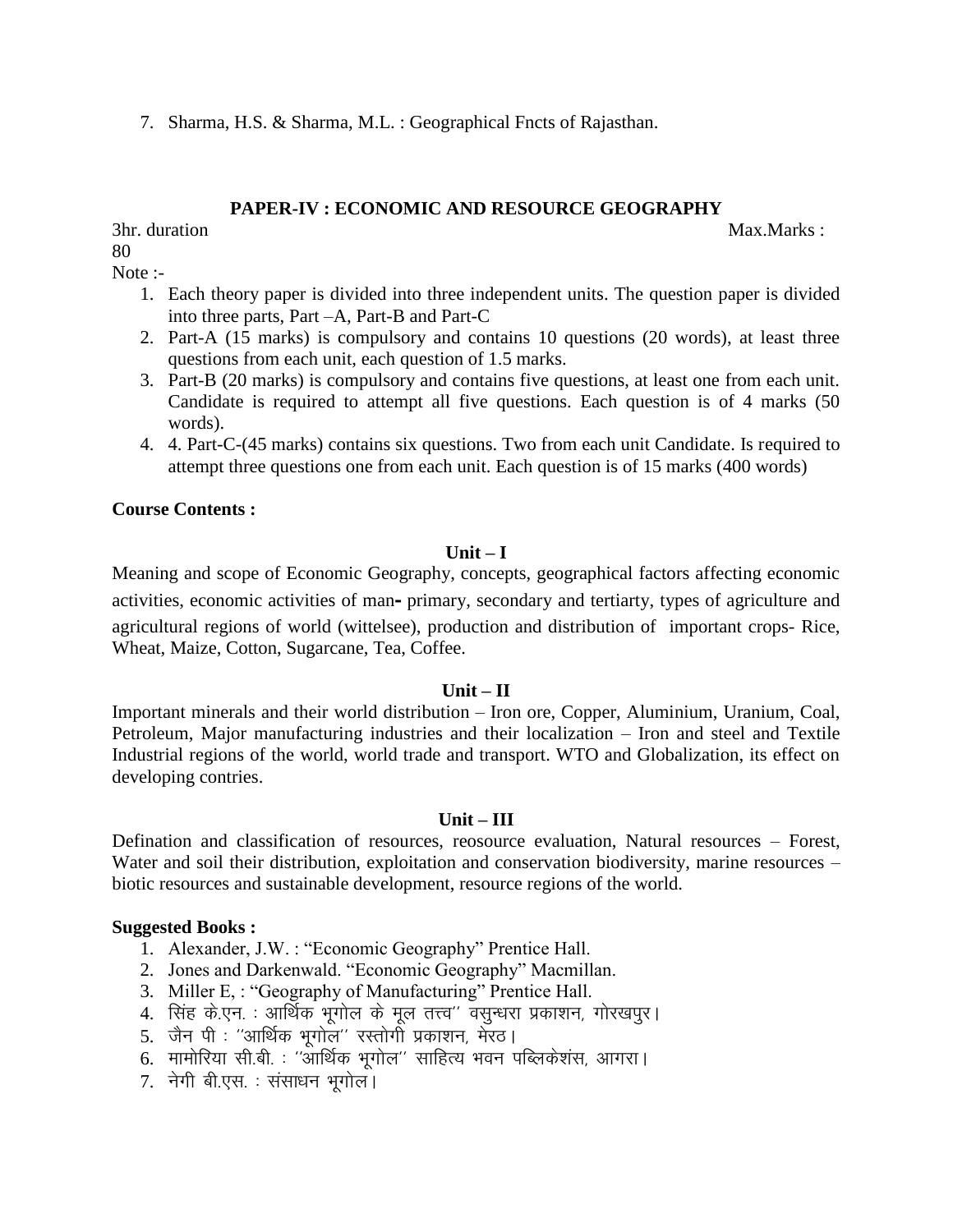# **GEOGRAPHY (HONS) PRACTICAL**

| Duration : 8 hrs.<br>80                              | Min. Pass Marks $-32$                                                                                                                                                                                                                                                                                                                                                                | Max Marks : |
|------------------------------------------------------|--------------------------------------------------------------------------------------------------------------------------------------------------------------------------------------------------------------------------------------------------------------------------------------------------------------------------------------------------------------------------------------|-------------|
| Distribution of Marks for the purpose or Examination |                                                                                                                                                                                                                                                                                                                                                                                      |             |
|                                                      | 1. Written paper (Lab work) (4 hour) (5 Prob. out of 6)                                                                                                                                                                                                                                                                                                                              | 30 Marks    |
|                                                      | 2. Record work and viva-voce $(15+5)$ (1 hour)                                                                                                                                                                                                                                                                                                                                       |             |
|                                                      | 3. Field Survey and viva-voce $(10+5)$ $(2 hour)$                                                                                                                                                                                                                                                                                                                                    | 15 Marks    |
|                                                      | $\overline{A}$ $\overline{C}$ $\overline{A}$ $\overline{C}$ $\overline{A}$ $\overline{C}$ $\overline{C}$ $\overline{C}$ $\overline{C}$ $\overline{C}$ $\overline{C}$ $\overline{C}$ $\overline{C}$ $\overline{C}$ $\overline{C}$ $\overline{C}$ $\overline{C}$ $\overline{C}$ $\overline{C}$ $\overline{C}$ $\overline{C}$ $\overline{C}$ $\overline{C}$ $\overline{C}$ $\overline{$ | 17371       |

4. Camp report and viva-voce (10+5) (1 hour) 15 Marks **With PPT Total 80 Marks** 

Note : Minimum 30 sheets must be prepared by students and checked & signed by teacher with date, otherwise students will be responsible. Students must write his/her name on every sheet. The teacher should give fresh exercise every year so that the students may not undertake tracing of old exercise.

# **Course Contents :**

- 1. The nature and scope of cartography, Scales Plain. Diagonal and comparative different units, time scale and Revolution Scale.
- 2. Enlargement, reduction and combination of maps square method, Similar Triangle and Pantograph. Measurements of distance and computation of Area on maps.
- 3. Methods of representation of relief-Hachures, hill Shading, Layer tint, Contours etc. Relief features, types of slopes, valleys, waterfall, Gorge, meanders, delta, plateau, conical hill, Ridge, Saddle & Pass to be drawn, with the help of contours shown in topographical sheets of different physiographic regions, profile drawing.
- 4. Study of Topographical sheets Scheme of Indian topo-sheets. Interpretation of a hilly and a plain area of India in respects of relief, drainage, Human settlement, Transport & Communication Pattern.
- 5. Climatic maps and diagrams isopleths Maps ( lsobar, Isotherms and Isohyts maps, ) Simple and compound wind rose, climograph, hythergraph and climatograph, study & interpretation of weather maps of January & July months.
- 6. Prismatic Compass Survey Importance, Appliances, Methods : Radiation, Intersection, Traverse (closed and open traverse) correction of bearings and removal of closing error-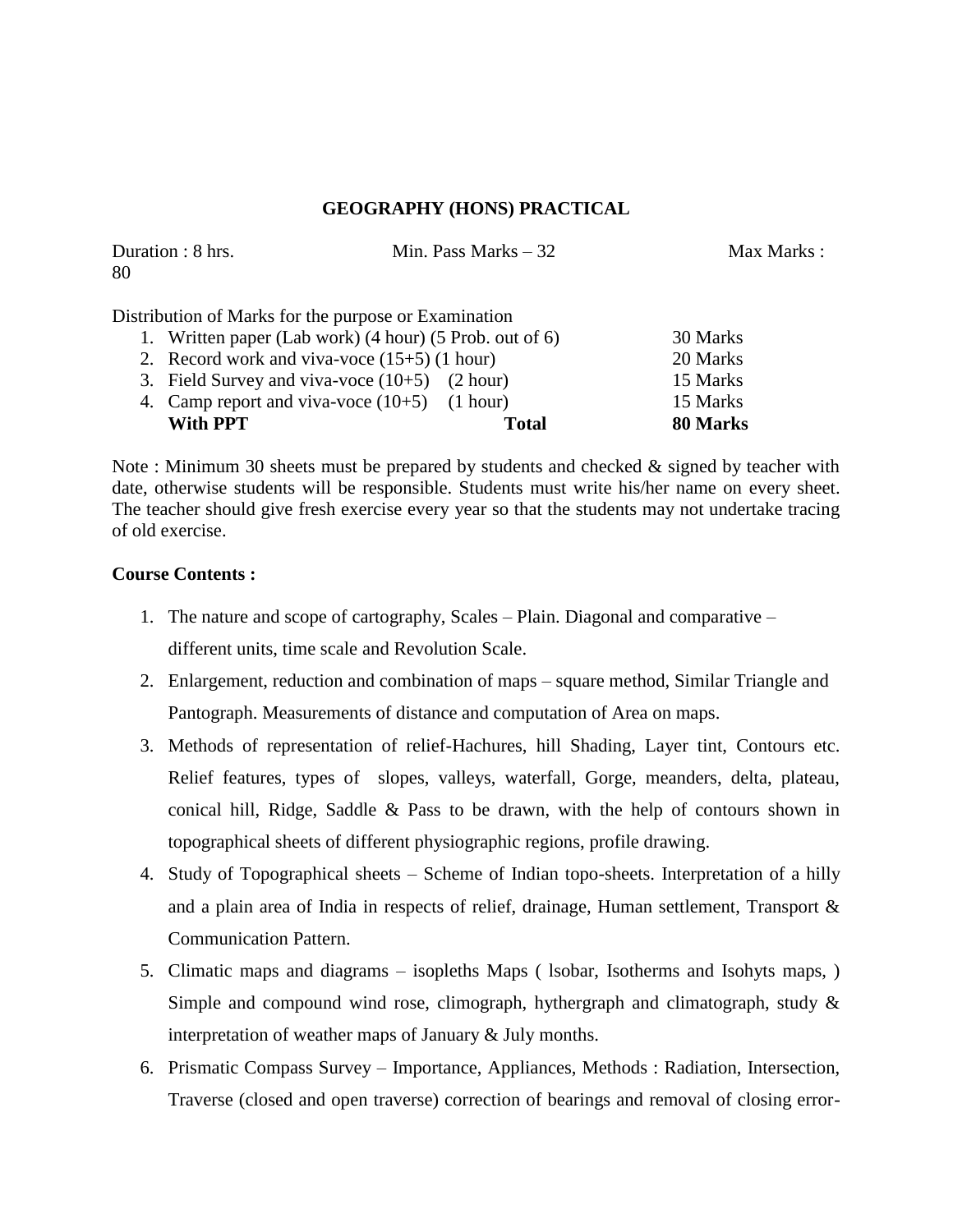Bowditch, graphical and mathematical method, Calculation of WCB, R.B. and calculation of included angles (CIA)

7. Six days socio-economic survey camp of any village/town within Rajasthan state. Report should be prepared by each student separately and should be submitted in the form of hardcopy or PPT.

#### **Books Recommended**

- 1. Singh R.L. : Elements of Practical Geography, Kalyani Publishers, New Delhi.
- 2. Monk House, F.J. and Wilkinson, H.R. : Map and Diagrams, Methuen London 1994.
- 3. Robinson, A.H. : Elements of Cartography, John Willey & Sons, New York.
- 4. Mishra, RP : Fundamental of Cartography, Macmillon, New Delhi.
- 5. Kellaway, Georgep : Man Projections, Mathuen& Co., London.
- 6. Steers, J.K. : Man Projections, University of London Press, London.
- 7. जे.पी. शर्मा: प्रायोगिक भूगोल, रस्तोगी प्रकाशन, मेरठ।
- 8. एस.एम. जैन : प्रयोगिक भूगोल, साहित्य भवन, आगरा।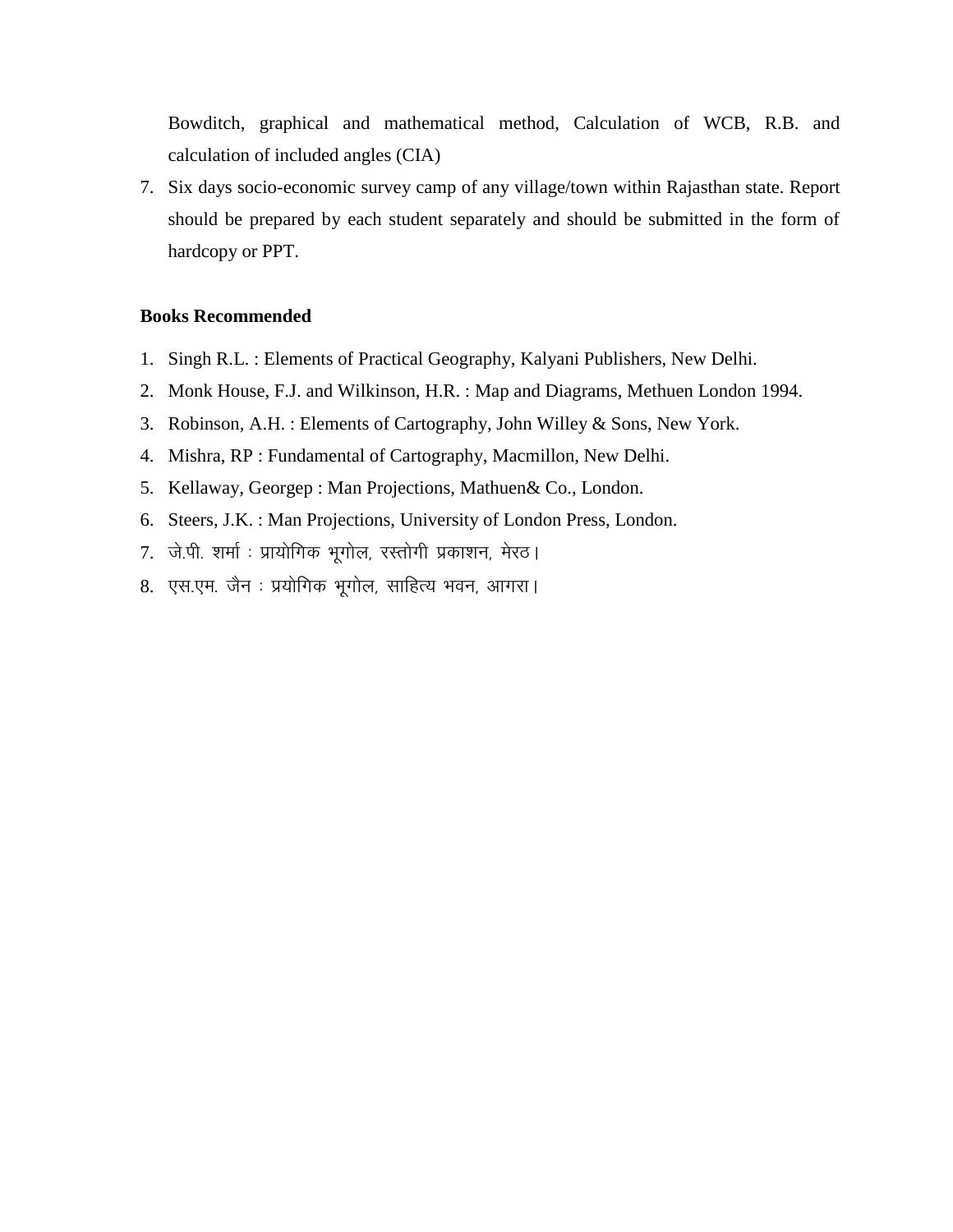# **B.A. (Hons) Part – II Examination**

# **Geography**

| Paper        | Duration | Max. Marks | Mini Marks |
|--------------|----------|------------|------------|
| $\mathbf{I}$ | $3$ hrs. | 80         | 128 (40%)  |
| $\rm II$     | $3$ hrs. | 80         |            |
| Ш            | $3$ hrs. | 80         |            |
| IV           | $3$ hrs. | 80         |            |
| Practical    |          | 80         | $32(40\%)$ |
|              |          |            |            |

(For each batch of 20 students)

Total =  $320+80=400$ ,  $128+32=160$ 

Student will have to pass separately in theory and practical. A weekly seminar is to be arranged for all Hons. Classes.

# **PAPER-V : POLITICAL GEOGRAPHY**

3hr. duration Max. Marks : Max. Marks : Max. Marks : Max. Marks : Max. Marks : Max. Marks : Max. Marks : Max. Marks :  $\mathbf{M}$ 

80

Note :-

- 1. Each theory paper is divided into three independent units. The question paper is divided into three parts, Part –A, Part-B and Part-C
- 2. Part-A (15 marks) is compulsory and contains 10 questions (20 words), at least three questions from each unit, each question of 1.5 marks.
- 3. Part-B (20 marks) is compulsory and contains five questions, at least one from each unit. Candidate is required to attempt all five questions. Each question is of 4 marks (50 words).
- 4. 4. Part-C-(45 marks) contains six questions. Two from each unit Candidate. Is required to attempt three questions one from each unit. Each question is of 15 marks (400 words)

# **Course Contents :**

# **Unit – I**

Nature, History & development, Scope and significance of Political Geography; Political Geography and Geopolitics. Approaches to the study of political Geography – Morphological and Functional, Unified field Theory of S.B. Jones. Role of physical, demographic, economic and social factors in political geography.

# **Unit – II**

State as a politico-territorial phenomenon. The changing value of locations. Size and shape in political geography of states. Organization of government over the national territory – unitary and federal. Boundaries and frontiers : Functions and classification of International boundaries, Capital and core areas.

# **Unit – III**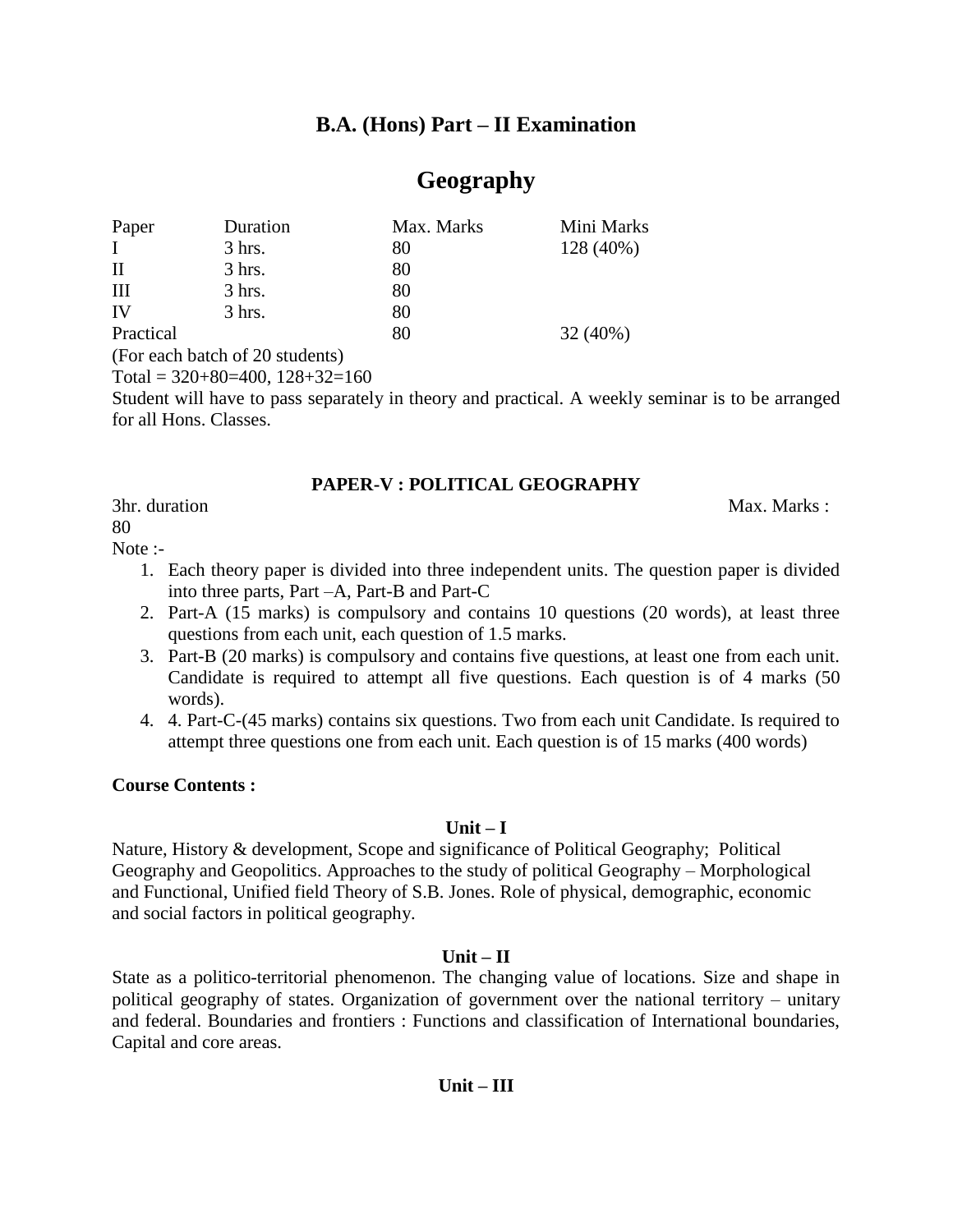Global strategic views – Mackinder, Spykman, De-seversky and Mahan, under development and international policies. North-South Dialogue and New international economic order. International economic order. International tensions-Identification of areas with special reference to West Asia and the Indian Ocean Region, Regionalism in International Relations, Nature & effects of international and national terrorism. Election Geography : Nature, approaches and importance, election in national perspective, voting behavior and voting system in India. **Suggested Books:**

- 1. भट्टाचार्य एवं आच्छा : राजनैतिक भूगोल, राजस्थान हिन्दी ग्रंथ अकादमी ।
- 2. सक्सेना, हरिमोहन : राजनैतिक भूगोल, रस्तोगी एण्ड कम्पनी, मेरठ।
- 3. Blij, H.J.De : Systematic Political Geog., John Willey & Sons, New York.
- 4. Dixit, R.D. : Political Geography : A contemporary perspective, Tata McGraw Hill, New Delhi.
- 5. Muir, R, : Modern Political Geography, McMillan, London.
- 6. Prescott, J.R.V. : Political Geography, Methuen & Co. London.
- 7. Taylor P. : Political Geography, Longman, London.

# **PAPER-VI :AGRICULTURAL GEOGRAPHY**

80

Note :-

- 1. Each theory paper is divided into three independent units. The question paper is divided into three parts, Part –A, Part-B and Part-C
- 2. Part-A (15 marks) is compulsory and contains 10 questions (20 words), at least three questions from each unit, each question of 1.5 marks.
- 3. Part-B (20 marks) is compulsory and contains five questions, at least one from each unit. Candidate is required to attempt all five questions. Each question is of 4 marks (50 words).
- 4. 4. Part-C-(45 marks) contains six questions. Two from each unit Candidate. Is required to attempt three questions one from each unit. Each question is of 15 marks (400 words)

# **Course Contents :**

# **Unit – I**

Nature, scope and significance of Agricultural Geography. Approaches to the study of Agricultural Geography – Commodity, Environmental, Systematic and Regional. Determinants of agricultural land use : Physical, Social, economic and cultural.

# $Unit - II$

A critical review of Whittlesey's agricultural classification, agricultural types – their characteristics and distribution in the world. Patterns of land use with special reference to India.

3hr. duration Max. Marks : 2008. Max. Marks : 2008. Max. Marks : 2008. Max. Marks : 2008. Max. Marks : 2008. Max. Marks : 2008. Max. Marks : 2008. Max. Marks : 2008. Max. Marks : 2008. Max. Marks : 2008. Max. Marks : 2008.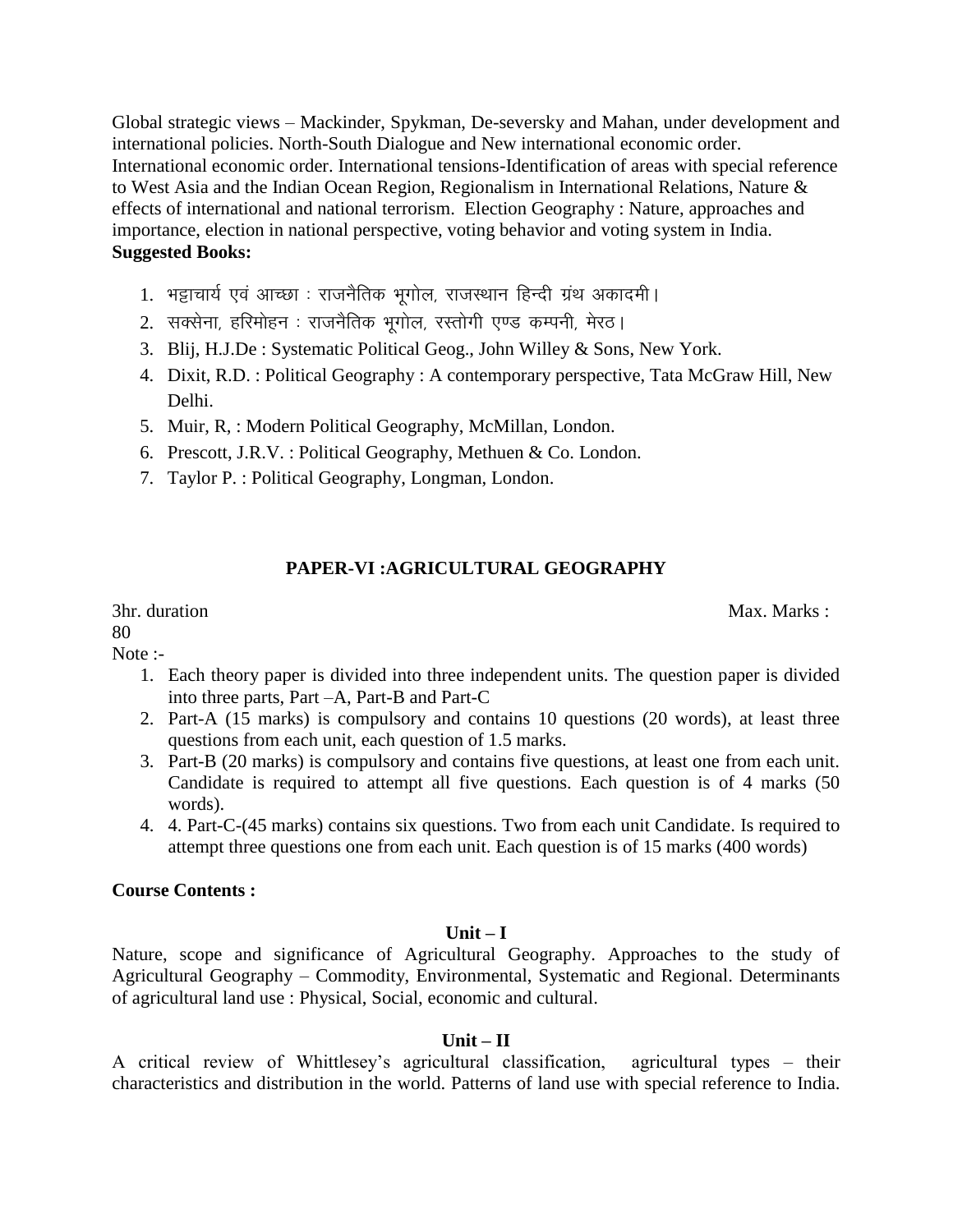Agricultural of U.S.A., China & India. Agro and social forestry; Green and blue revolution in India.

# **Unit – III**

Agricultural statistics and their mapping; agricultural regionalization – concept, methods of delimitation; Traditional and statistical methods; Crop-ranking; Crop-combination regions; Weaver's crop-diversification, concentration methods .

Agricultural Efficiency –concept and methods of measurements, Nutrition and food balance sheet, crop-pattern and deficiency disease.

#### **Suggested Books :**

- 1. Gregor, H.F. : Geography of Agriculture Themes in Research, Prentice Hall inc. London.
- 2. Hartshorn & Alexander : Economic Geography, Prentice Hall of India (EEE), New Delhi.
- 3. Hussain M. : Agricultural Geography, Inter-India Publications, New Delhi.
- 4. Singh & Dhillon : Agricultural Geography, Tata McGraw Hill, New Delhi.
- 5. Symons, L. : Agricultural Geography, G.Bell & Sons, London.
- 6. Tewari, P.S. (Ed) : Contribution to Agriculture, Themes in Heritage, Delhi.
- 7. Whittlesay, D.S. : Major Agricultural Regions of the Earth, A.A.A.G. Vol. 26.
- 8. Shafi, M. : Land use in Eastern U.P., A.M.U. Press, Aligarh (U.P.)

# **PAPER-VII : BIO-GEOGRAPHY**

80

3hr. duration Max. Marks : 2004. Max. Marks : 2004. Max. Marks : 2004. Max. Marks : 2004. Max. Marks : 2004. Max. Marks : 2004. Max. Marks : 2004. Max. Marks : 2004. Max. Marks : 2004. Max. Marks : 2004. Max. Marks : 2004.

Note :-

- 1. Each theory paper is divided into three independent units. The question paper is divided into three parts, Part –A, Part-B and Part-C
- 2. Part-A (15 marks) is compulsory and contains 10 questions (20 words), at least three questions from each unit, each question of 1.5 marks.
- 3. Part-B (20 marks) is compulsory and contains five questions, at least one from each unit. Candidate is required to attempt all five questions. Each question is of 4 marks (50 words).
- 4. 4. Part-C-(45 marks) contains six questions. Two from each unit Candidate. Is required to attempt three questions one from each unit. Each question is of 15 marks (400 words)

# **Course Contents :**

# **Unit – I**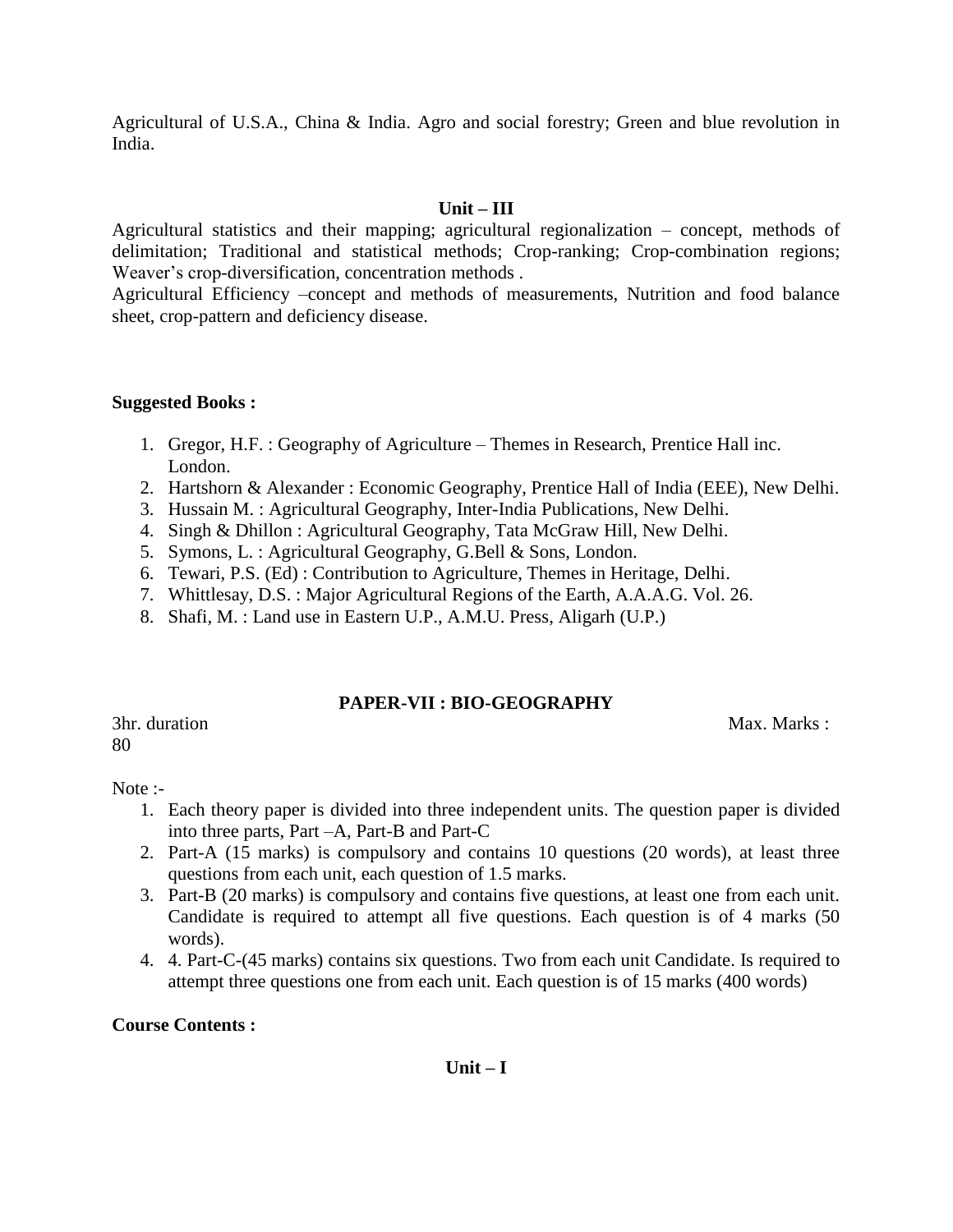Definition, scope and significance of Bio-Geography; its relation to other sciences; Basic ecological principles; Bio-energy cycle in the terrestrial eco-system; energy budget of the earth; Trophic levels, food chain and food webs; Darwin's Theory of Evolution; concepts of Biome; Ecotone and community.

#### **Unit-II**

Origin and extinction of Fauna and Flora : Geographical distribution, major gene centre, domestication of plants and animals; Migration and dispersal, distribution of plant life (Floristic realms) on the earth and its relation to soil types, climates and human practices.

Geographical distribution of animal life (zoo geographical realms) on the earth and its relation of vegetation types, climate and human practices.

Biodiversity-definition, types, value, various levels, Hotspots, threats & conservation of biodiversity.

#### **Unit – III**

Problem of pollution - types of pollution, water pollution in river Ganga, Environmental degradation and consequences, its effects on major plants and animal life; study of Mangrove, tropical rainforest and mountain, Bio-geographical regions of India in relation to their plant and animal life, problems, conservation and management.

#### **Suggested Books :**

- 1. Robinson M.H. : Bio Geography, E.L.B.S. McDonal Evans, London.
- 2. Symmons, l.G. : Bio-geographical Processes, George Allen and Unwi, London.
- 3. Berry, C. : Biogeography An ecological and Evolutionary Approach, Cox Blackwell, Oxford, 1977.
- 4. Joy, T. : Biogeography A Study of Plants in 1971 the Ecosphere, Oliver and Boyd. Edinburgh.
- 5. Mathur, H.S. : Essentials of Bio Geography, Jaipur.
- 6. Seddon, B : Biogeography, Duckworth, London, 1971.
- 7. Martin, C. : Plant Geography, Mathuen, 1975.
- 8. Philip,J. : Zoo Geography- The Geographical Distribution of Animals, John Willey, New Yourk, 1957.
- 9. कुलश्रेष्ठ, के.पी. जैव भूगोल, किताब घर, कानुपर।
- 10. जोशी रतन : जैव भूगोल एवं जैव विविधता, राजस्थान हिन्दी ग्रन्थ अकादमी, जयपर।

# **PAPER-VIII : STATISTICAL METHODS IN GEOGRAPHY**

3hr. duration Max. Marks : 2008. Max. Marks : 2008. Max. Marks : 2008. Max. Marks : 2008. Max. Marks : 2008. Max. Marks : 2008. Max. Marks : 2008. Max. Marks : 2008. Max. Marks : 2008. Max. Marks : 2008. Max. Marks : 2008. 80

Note :-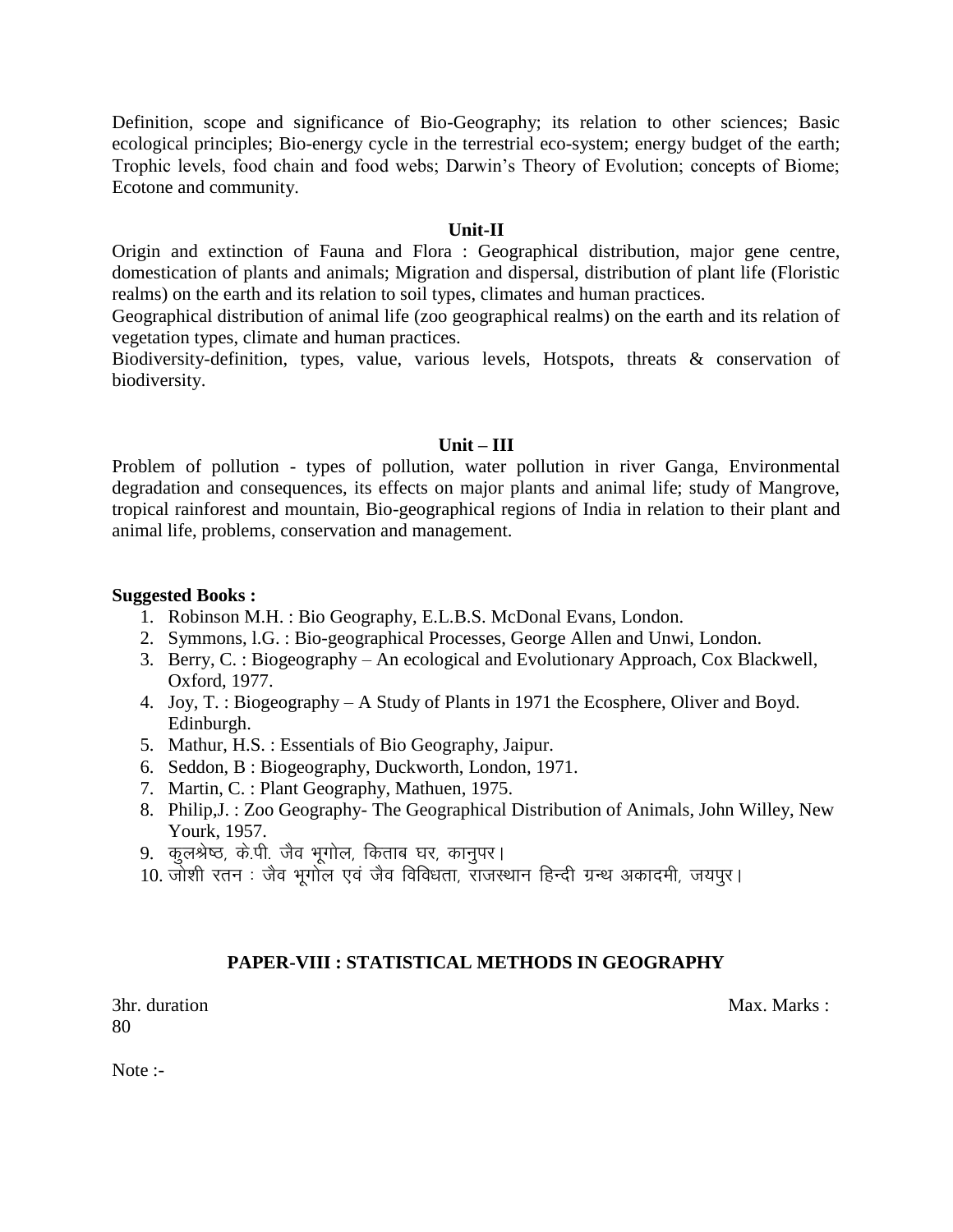- 1. Each theory paper is divided into three independent units. The question paper is divided into three parts, Part –A, Part-B and Part-C
- 2. Part-A (15 marks) is compulsory and contains 10 questions (20 words), at least three questions from each unit, each question of 1.5 marks.
- 3. Part-B (20 marks) is compulsory and contains five questions, at least one from each unit. Candidate is required to attempt all five questions. Each question is of 4 marks (50 words).
- 4. 4. Part-C-(45 marks) contains six questions. Two from each unit Candidate. Is required to attempt three questions one from each unit. Each question is of 15 marks (400 words)

#### **Unit – I**

Nature, scope and significance of the statistical techniques in geography. Data – types, sources, collection, editing tabulation and classification. Frequency distributions, characteristics of frequency distribution : Number of classes, class interval; Types of frequency graphs – histogram; frequency polygon and frequency curve. Measures of central tendency-arithmatic, harmonic and geometric mean; median, quartile and mode.

# **Unit – II**

Measures of variations of dispersion – range, quartile deviation, mean deviation, standard deviation; Lorenz curve; Normal curve; Relative variation; measures of Skewness; Kurtosis. Methods of Correlation – Graphical, Spearman's Rank, Carl Pearson's.

# **Unit – III**

Regression line and confidence limits; Methods of interpolation and extrapolation, index number.

# **Suggested Books**

- 1. Aslam, Mahmood : Statistical Methods in Geographical Studies, Rajesh Publication, Delhi 1977.
- 2. Duncan, C.D. et.al : Statistical Geography C. Problems in Analysis Areal Data, Free of Gleneo, New York, 1961.
- 3. Gregory, S. : Statistical Methods and the Geographer, Longman's London, 1963.
- 4. King, L.J.: Statistical Analysis in Geography, Prentice Hall, Englewood Cliff, N.J.
- 5. Lewis Peter : Maps and Statistics, Methuen & Co.Ltd., London, 1977.
- 6. Norchiffe, : Inferential Statistics for Geographers, Kalyani Publishers, New Delhi, 1979.
- 7. Yeats Mauries, : An Introduction to Quantitative Analysis in Economic Geography, McGraw Hill, New York. 1968

# **GEOGRAPHY (HONS.) PRACTICAL**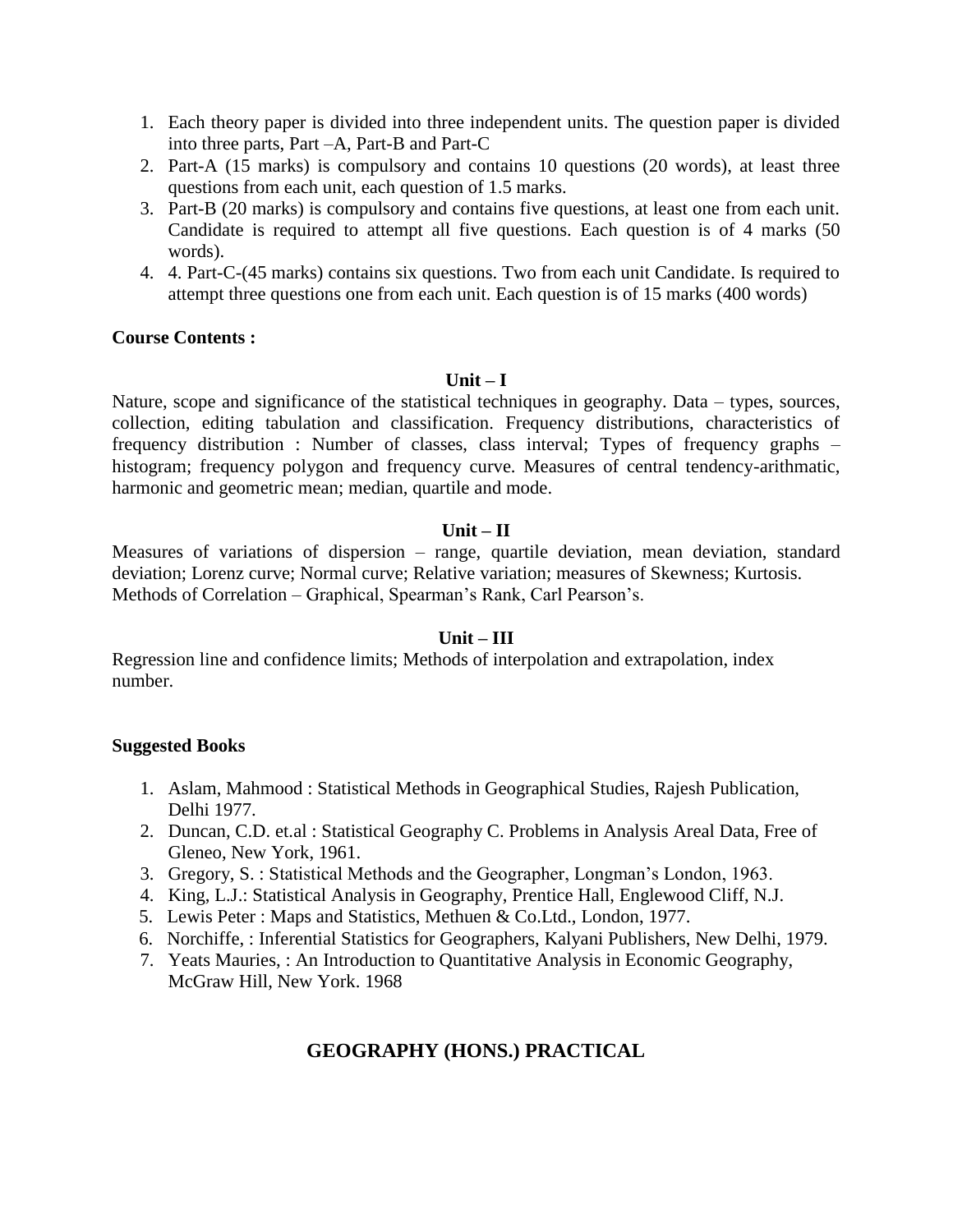| Duration : 8 hrs. | Min. Pass Marks $-32$                                   | Max Marks : |
|-------------------|---------------------------------------------------------|-------------|
| 80                |                                                         |             |
|                   | Distribution of Marks for the purpose or Examination    |             |
|                   | 1. Written paper (Lab work) (4 hour) (5 Prob. out of 6) | 30 Marks    |
|                   | 2. Record work and viva-voce $(15+5)$ (1 hour)          | 20 Marks    |
|                   | 3. Field Survey and viva-voce $(10+5)$ $(2 hour)$       | 15 Marks    |
|                   | 4. Camp report and viva-voce $(10+5)$ $(1 hour)$        | 15 Marks    |
|                   | <b>Total</b>                                            | 80 Marks    |

Note : Minimum 30 sheets must be prepared by students and checked & signed by teacher with date, otherwise students will be responsible. Students must write his/her name on every sheet. The teacher should give fresh exercise every year so that the students may not undertake tracing of old exercise.

- 1. Types and uses of cartographic symbols point, line and area symbols, classification of distribution maps.
- 2. Representation of population data distribution (dot), density (choropleth), growth (ring), age and sex-composition (Pyramid-simple, superimposed and compound), urban & rural population (dot & circle, dot & sphere).
- 3. Agriculture data land use (divided circle), production (square and rectangle), irrigated area as percent to total cropped area (choropleth), distribution (dot and symbols).
- 4. Industrial data Production and trade (Polyline graph, Bandgraph, Blok pile, Barsimple, compound and multiple), Transport data – traffic flow diagram.
- 5. Plane table survey Radiation, intersection, traversing, resection (two and three pint problems), Mechanical Method, Llano's, Bassel's, Trial and error.
- 6. Indian clinometer Its parts, methods and determining the height of distant points.
- 7. Six days Environmental Issues Camp of any village/ town/ City in Rajasthan state. Report should be prepared by each student separately and should be submitted in the form of hardcopy or PPT.

# **Books Recommended**

- 1. MonkhouseE.J. :Maps and diagrams, Methuen Co. London.
- 2. Robinson, A.H. : Maps and diagrams, John Willey & Sons, New York.
- 3. Mishra R.P. : Fundamental of Cartography, MacMilon, New Delhi.
- 4. Singh R.L. : Elements of Practical Geography, Kalyani Publishers, New Delhi.
- 5. जे.पी. शर्मा :प्रायोगिक भूगोल, रस्तोगी प्रकाशन, मेरठ।
- 6. एम.एस.जैन : प्रायोगिक भुगोल, साहित्य भवन, आगरा।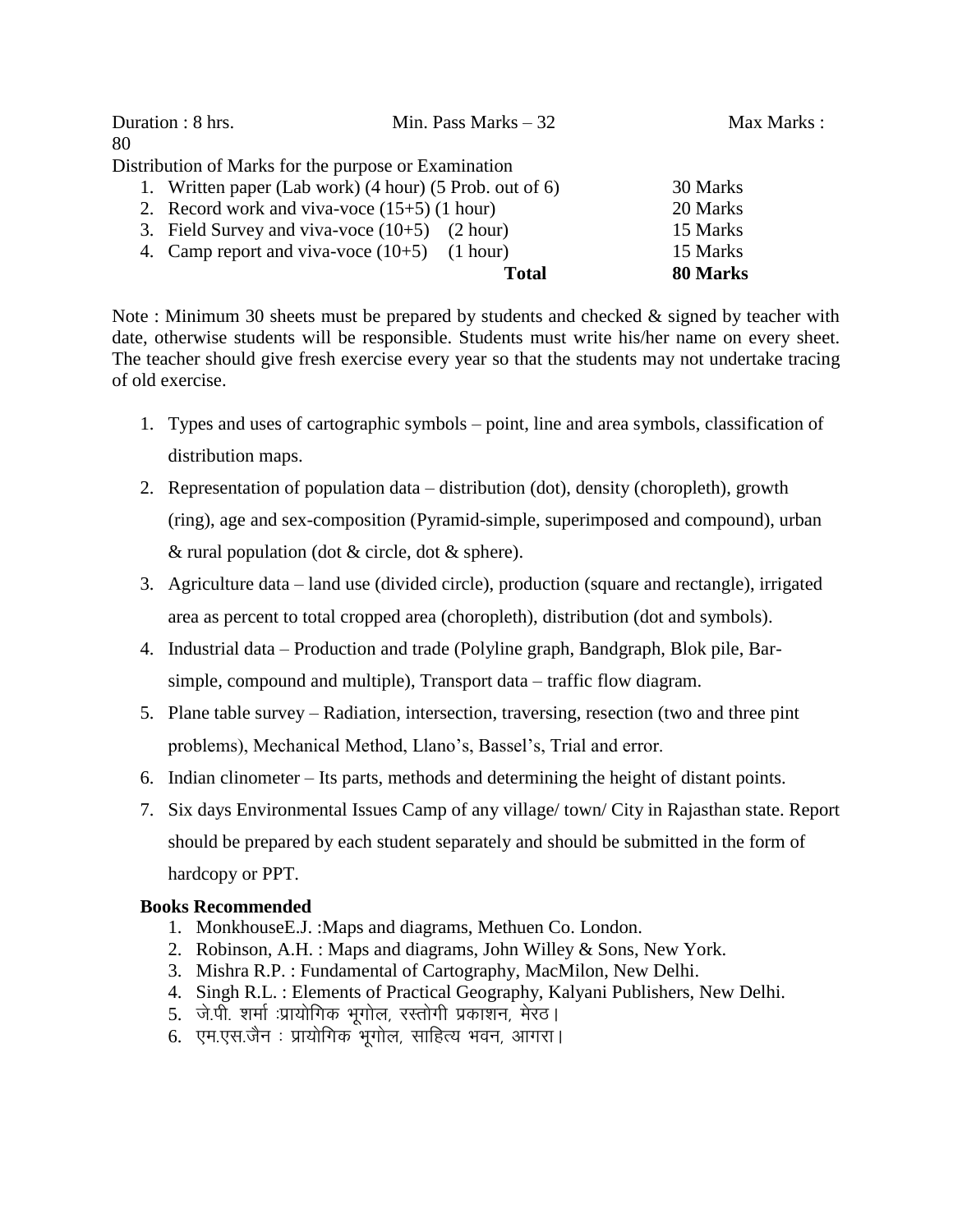# **B.A. (Hons) Part – III Examination**

# **Geography**

| Paper        | Duration | Max. Marks | Mini Marks |
|--------------|----------|------------|------------|
| $\mathbf{I}$ | $3$ hrs. | 80         | 128 (40%)  |
| П            | $3$ hrs. | 80         |            |
| Ш            | $3$ hrs. | 80         |            |
| IV           | $3$ hrs. | 80         |            |
| Practical    |          | 80         | 32(40%)    |
|              |          |            |            |

(For each batch of 20 students)

Total =  $320+80=400$ ,  $128+32=160$ 

Student will have to pass separately in theory and practical. A weekly seminar is to be arranged for all Hons. Classes.

# **PAPER-IX : EVOLUTION OF GEOGRAPHICAL THOUGHT & METHODOLOGY**

3hr. duration Max. Marks : 2008. Max. Marks : 2008. Max. Marks : 2008. Max. Marks : 2008. Max. Marks : 2008. Max. Marks : 2008. Max. Marks : 2008. Max. Marks : 2008. Max. Marks : 2008. Max. Marks : 2008. Max. Marks : 2008. 80

#### Note :-

- 1. Each theory paper is divided into three independent units. The question paper is divided into three parts, Part –A, Part-B and Part-C
- 2. Part-A (15 marks) is compulsory and contains 10 questions (20 words), at least three questions from each unit, each question of 1.5 marks.
- 3. Part-B (20 marks) is compulsory and contains five questions, at least one from each unit. Candidate is required to attempt all five questions. Each question is of 4 marks (50 words).
- 4. 4. Part-C-(45 marks) contains six questions. Two from each unit Candidate. Is required to attempt three questions one from each unit. Each question is of 15 marks (400 words)

# **Course Contents :**

# **Unit – I**

The nature of geography: meaning & definitions, philosophy and recent trends in geography; Objectives and relevance of geography; place of geography in the classification of sciences – natural and social sciences and relations with other social sciences; Elements of geography : location on the surface of the earth, physical conditions; forms of life and human responses; Development of modern geography in India.

Geography of Vedic age and Geography of Puranas – Dwipa and Ocean, River and Mountain systems; Ancient classical Geography – Contribution of Greek and Roman – with special reference to the work of Herodotus, Eratosthenes, Posidonius, Strabo and Ptolemy; Early. Medieval Geography and contribution of Arab Geographers. Late medieval Geography – age of travels, exploration and discoveries.

# **Unit – II**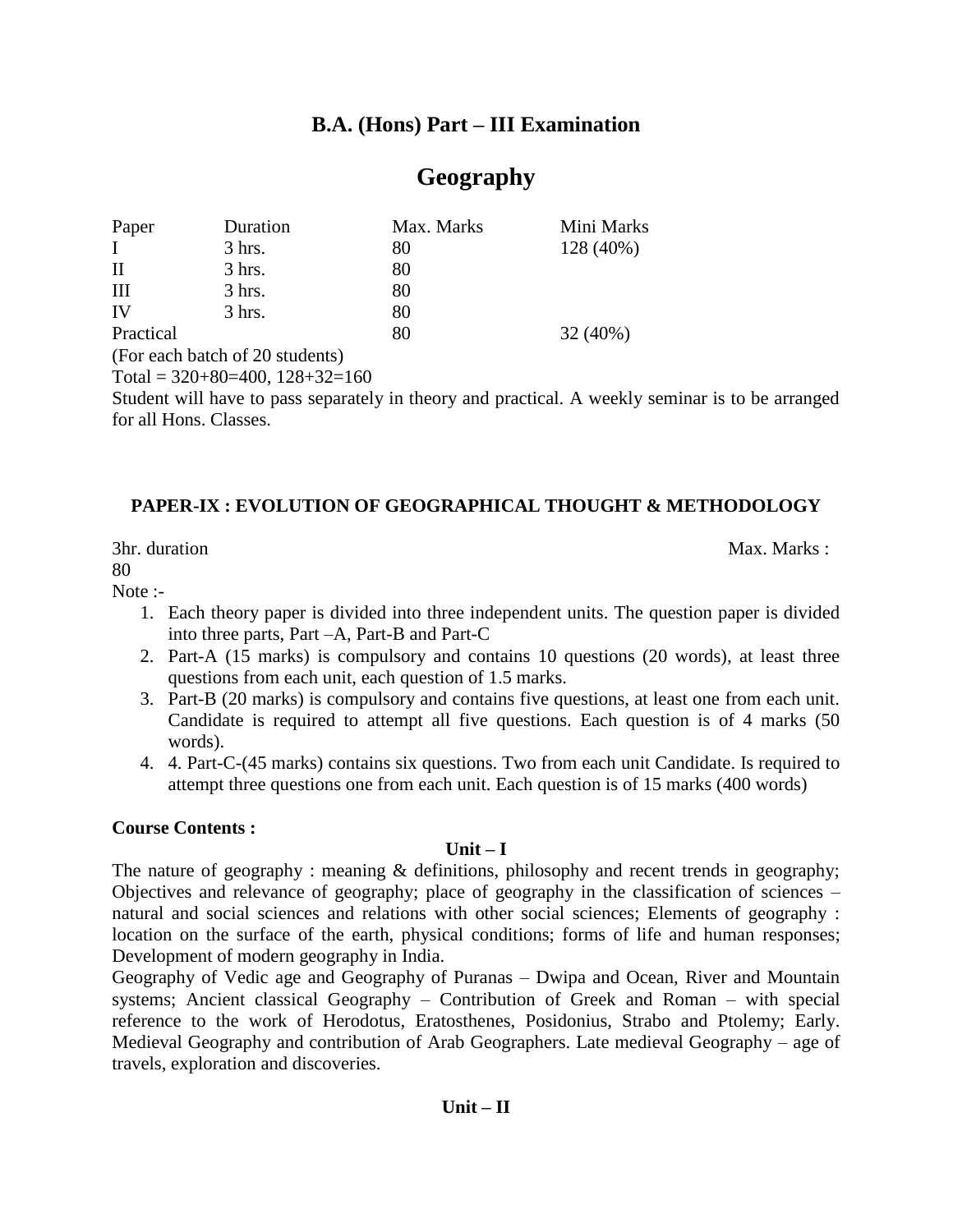German School of Geography – Contribution of Kant, Varenius, Humboldt, Ritter, Ratzel and Richthofen; School of French Geography – contribution of Blache and Brunhes; British and American School of Geography – contribution of Mackinder, Herbertson, Miss Semple, Carl Saur; Huntington and Davis. Man-environment relationships – Determinism, possibilism and neo-determinism: Dualism in Geography – Physical and human, systematic and regional; Quantitative revolution in geography; Major Concepts in Geography – terrestrial unity and interconnections, region and types of regions, culture and acculturation, Spatial distribution, interaction and organization, Areal differentiation; Behavioral geography, Humanistic and Welfare geography.

# **Unit – III**

Methodology: Meaning & definition, Objectives and recent development; Data : Types, sources. Collection and tabulation: Cartographic and Quantitative methods : Map making and mapping techniques : Models and analogues : Hypothesis – meaning & need. Regional delimitation and quantitative analysis.

# **Books Recommended :**

- 1. जैन, एस.एम. : भौगोलिक चिन्तन का विकास, साहित्य भवन, आगरा।
- 2. कौशिक, एस.डी. ' भौगोलिक विचारधारा एवं विधि तंत्र, रस्तोगी प्रकाशन, मेरठ।
- 3. सिंह यू. : भौगोलिक चिन्तन के मुलाधार, वसन्धरा प्रकाशन, नई दिल्ली।
- 4. जाट, बी.सी. : भौगोलिक विचारधाराएँ एवं विधि तन्त्र, मलिक एण्ड क. जयपर।
- 5. वर्मा, एल.एन. एवं खत्री, एल.सी. : भौगोलिक विचारधाराएँ, राज. हिन्दी ग्रन्ध अकादमी।
- 6. Dickinson &Howrath : Making of Geography.
- 7. Hartshorne R. : The Nature of Geography, AAAG.
- 8. Hartshorne R. : Perspective of the nature of Geography, John Murray, London.
- 9. Jones & Jones (Ed.) % American Geography Inventory and Prospects Syracuse.
- 10. Taylor, G. (Ed.) : Geography in the Twentieth Century.
- 11. Woolridge&East : Spirit and purpose of Geography.
- 12. Ali, S.M. : Georaphy of Puranas, PPH, Delhi.

# **PAPER-X : GEOGRAPHY OF INDIA**

80

Note :-

- 1. Each theory paper is divided into three independent units. The question paper is divided into three parts, Part –A, Part-B and Part-C
- 2. Part-A (15 marks) is compulsory and contains 10 questions (20 words), at least three questions from each unit, each question of 1.5 marks.
- 3. Part-B (20 marks) is compulsory and contains five questions, at least one from each unit. Candidate is required to attempt all five questions. Each question is of 4 marks (50 words).
- 4. 4. Part-C-(45 marks) contains six questions. Two from each unit Candidate. Is required to attempt three questions one from each unit. Each question is of 15 marks (400 words)

3hr. duration Max. Marks : Max. Marks : Max. Marks : Max. Marks : Max. Marks : Max. Marks : Max. Marks : Max. Marks :  $\mathbf{M}$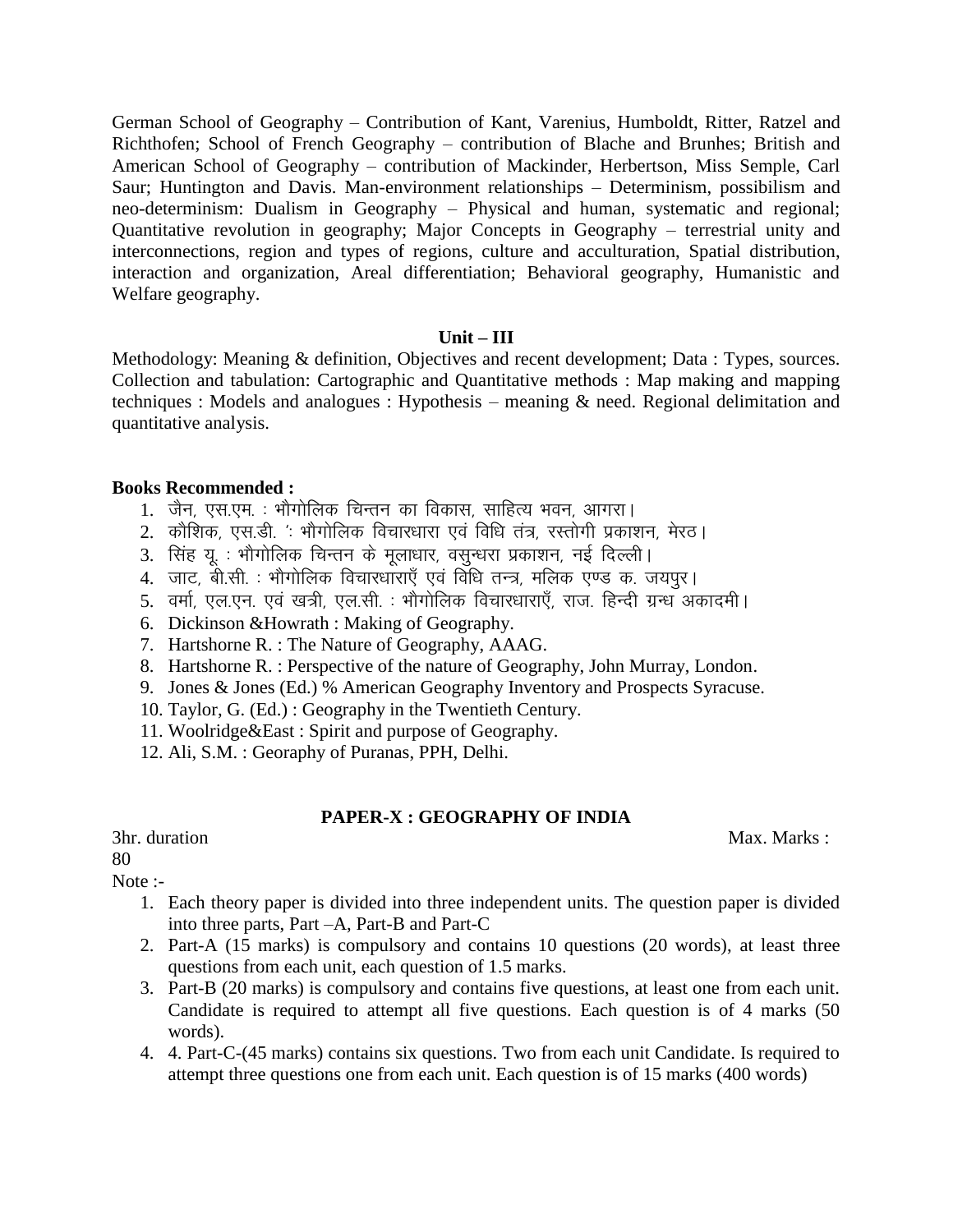#### **Unit – I**

India in the context of the South-East and South Asia; India : A land of diversities; unity within diversities. Major terrain elements of India and their role in shaping physical landscape of India. drainage systems. Regional and seasonal variation of climate – The monsoon, Western disturbance, Norwesters, Climatic regions of India.

Soil types – their distribution and characteristics, vegetation types and their distribution. Forest – The status of their use and need for conservation.

#### **Unit – II**

Agriculture, irrigation add multipurpose project. Geographical conditions, distribution and production of wheat, rice, sugarcane, cotton, jute, tobacco, coffee, tea; Live stock, Horticulture and Dairy products in India; Fisheries.

Resources : minerals – iron-ore, mica, manganese and sources of power-coal, petroleum, hydropower, atomic energy, Resource Regions of India; Composition of domestic and international trade; Transportation – railways, road, air and water.

#### **Unit – III**

Changing nature of Indian economy – Agricultural growth during the plan period; Green revolution vis-à-vis traditional farming; regionalization of Indian agriculture, Agricultural regions and its relevance in agricultural development planning. Spatial distribution of population and density; Socio economic implications of population explosion, urbanization and gender discrimination. Basis of regional planning, planning division of India-mecro and meso.

#### **Suggested Books :**

- 1. चौहान एवं गौतम : भारत, रस्तोगी एण्ड कम्पनी, मेरठ।
- 2. चौहान टी.एस. : भारत का भूगोल, विज्ञान प्रकाशन, जयपुर।
- 3. वी.के.तिवारी : भारत का वृहत भूगोल, हिमालय पब्लिकेशन।
- 4. मामोरिया एवं जैन : भारत का वृहत भूगोल, साहित्य भवन, आगरा।
- 5. सुरेश चन्द्र बंसल : भारत का वृहत भूगोल।
- 6. Govt. of India : India (Latest Ed.) G.O.I. Publication Division, New Delhi.
- 7. Times of India : India Year Book (Latest) T.O.I. Press, New Delhi.
- 8. Sharma &Coutinno : Economic and Commercial Geography of India, Vikad, Delhi.
- 9. Singh, R.L. & Associates (Ed.): India A Regional Geography, NGSI, Varansasi.
- 10. Spate, O.H.K. : India and Pakistan : Methues& Co.
- 11. Sdasyuk, G. and Sengupta, P. : Economic Regionalisation of India, G.O.I., New Delhi.
- 12. Wadia, D.N. : Geology of India. McMillan & Co. Delhi.

#### **PAPER-XI :URBAN GEOGRAPHY**

3hr. duration Max. Marks : Max. Marks : Max. Marks : Max. Marks : Max. Marks : Max. Marks : Max. Marks : Max. Marks :  $\frac{1}{2}$ 

80

Note :-

1. Each theory paper is divided into three independent units. The question paper is divided into three parts, Part –A, Part-B and Part-C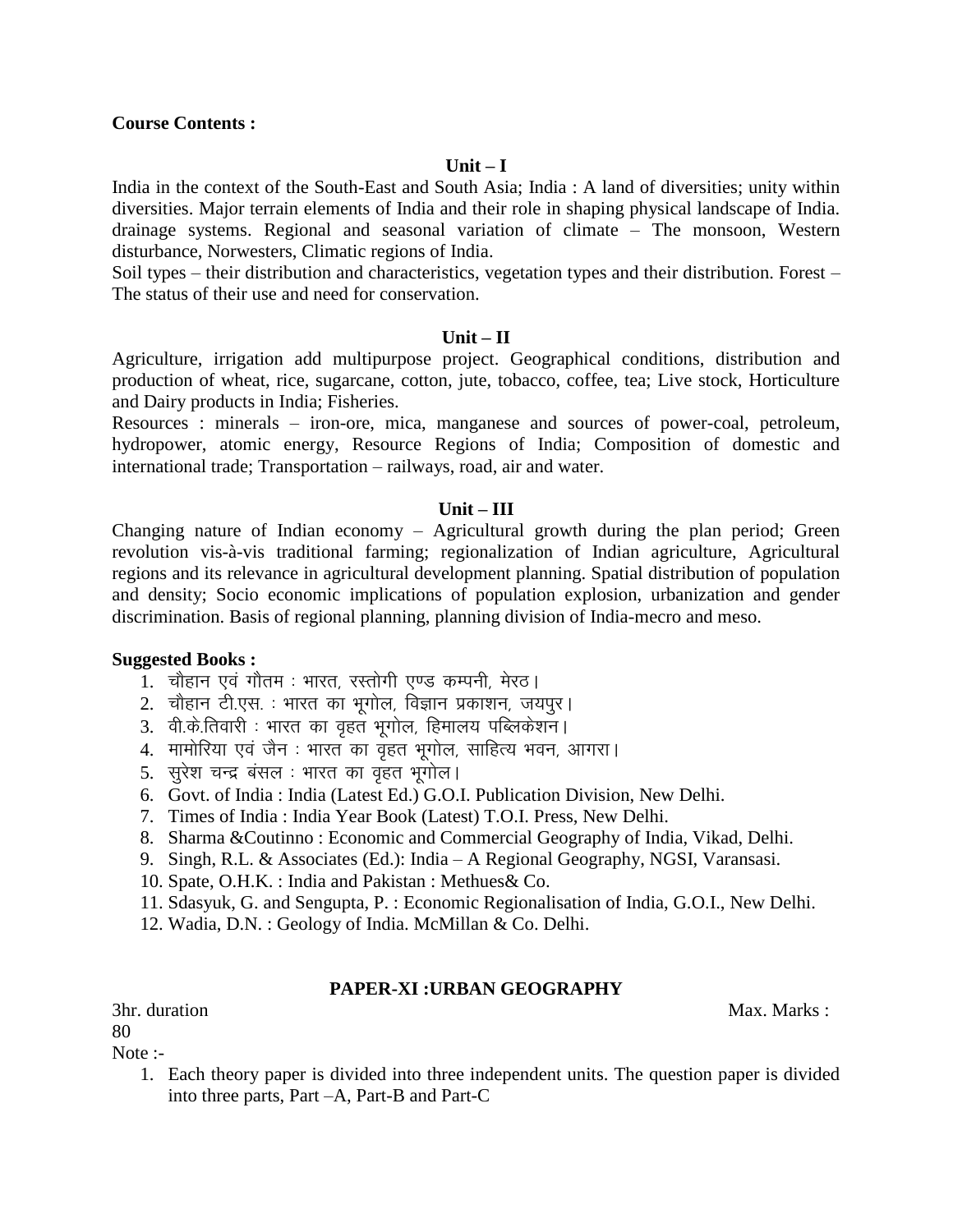- 2. Part-A (15 marks) is compulsory and contains 10 questions (20 words), at least three questions from each unit, each question of 1.5 marks.
- 3. Part-B (20 marks) is compulsory and contains five questions, at least one from each unit. Candidate is required to attempt all five questions. Each question is of 4 marks (50 words).
- 4. 4. Part-C-(45 marks) contains six questions. Two from each unit Candidate. Is required to attempt three questions one from each unit. Each question is of 15 marks (400 words)

#### **Unit – I**

Nature and scope of urban geography, Factors affecting origin and growth of towns during Ancient, Medieval and modem Period, Site and Situation, Definition and criteria of urban centre, Chief characteristics of Modern town – Metropolis, Conurbation, Megalopolis, Trends of Urbanization – World and India (since 1901).

#### **Unit-II**

Functional classification of cities, Urban Hierarchy based on functions, Central place theory, Rank size relationship, Theories of urban growth. Morphology of Indian cities, Urban Land use – commercial, Industrial and residential areas.

#### **Unit – III**

Contemporary urban issues and problems, Urban policies. City region Relationship : Umland, Rural-Urban fringe, satellite towns, suburbs, green belt and garden city, Principles of town planning, Master Plan ,Smart city.

#### **Suggested Books :**

- 1. Carter : The Study of Urban Geography, Edward Arnold, London.
- 2. Johnson, J.H. : Urban Geography, Pergamono Press, London.
- 3. Mayer &Cohn : Readings in Urban Geography, Central Books Depot., Allahabad.
- 4. Smailes, A.E. : The Geography of Town : hut Chinson, London.
- 5. Sovani, N.V. :Urbanisation and Urban India, Asia Publishing House.
- 6. Taylor, G. : Urban Geography, Methuen & Co., London.
- 7. Turner, R. : India's Urban Future, University Press, Bombay.
- 8. जोशी,रतन : नगरीय भूगोल, राजस्थान हिन्दी ग्रंथ अकादमी, जयपूर।
- 9. बंसल एस.सी. : नगरीय भूगोल।

# **PAPER-XII :REGIONAL GEOGRAPHY**

80

Note :-

1. Each theory paper is divided into three independent units. The question paper is divided into three parts, Part –A, Part-B and Part-C

3hr. duration Max. Marks : Max. Marks : Max. Marks : Max. Marks : Max. Marks : Max. Marks : Max. Marks : Max. Marks :  $\frac{1}{2}$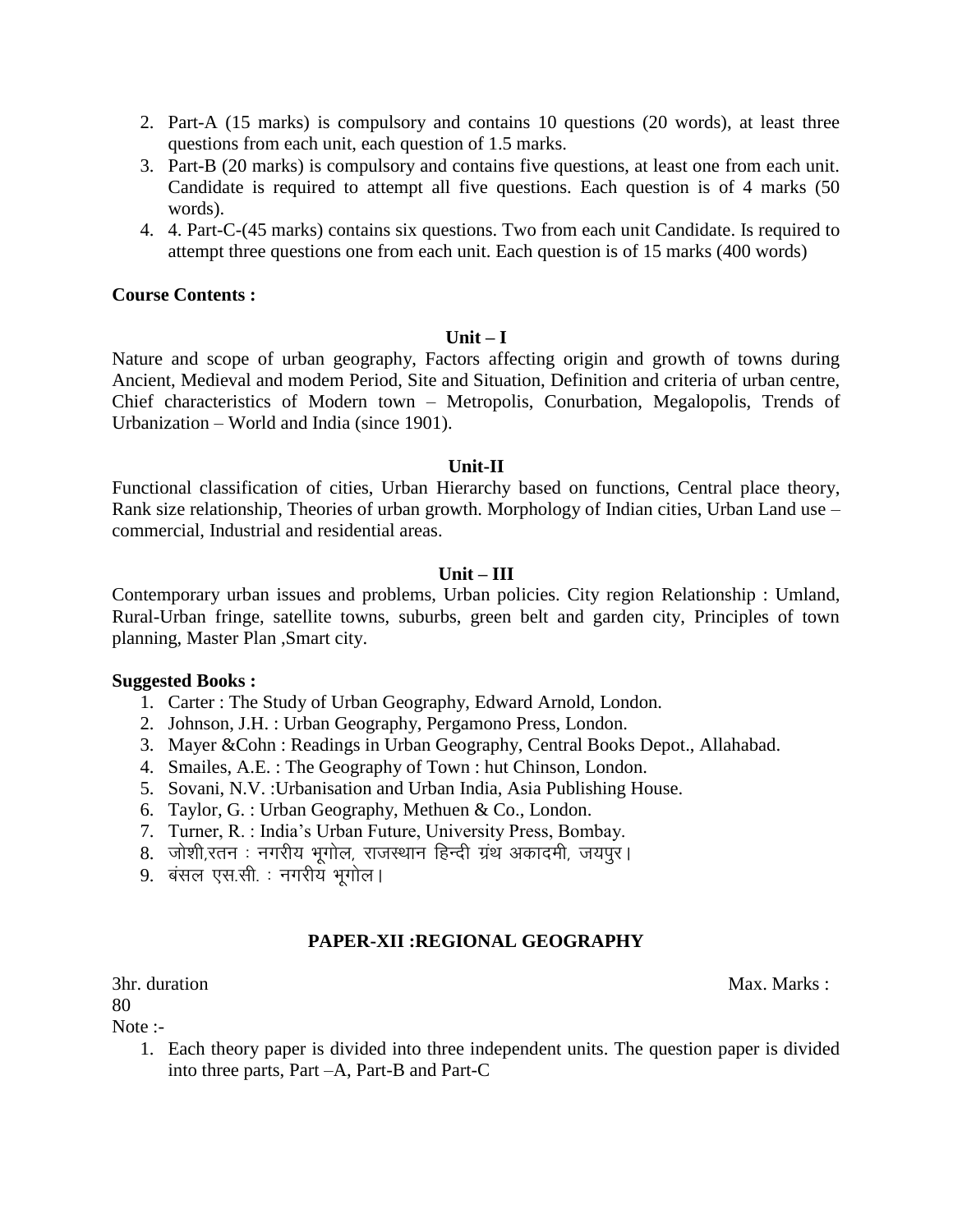- 2. Part-A (15 marks) is compulsory and contains 10 questions (20 words), at least three questions from each unit, each question of 1.5 marks.
- 3. Part-B (20 marks) is compulsory and contains five questions, at least one from each unit. Candidate is required to attempt all five questions. Each question is of 4 marks (50 words).
- 4. 4. Part-C-(45 marks) contains six questions. Two from each unit Candidate. Is required to attempt three questions one from each unit. Each question is of 15 marks (400 words)

# **Unit – I**

Concept of region, delimitation methods, types of regions.

**China** - relief, drainage, climate, natural vegetation, soils, minerals, Agriculture Industries, Industrial region and population.

**United Kingdom** - relief, drainage, climate, natural vegetation, soils, minerals, Agriculture Industries, Industrial region and population.

# **Unit – II**

**United States of America** - relief, drainage, climate, natural vegetation, soils, minerals, Agriculture Industries, Industrial region and population.

**Brazil** - relief, drainage, climate, natural vegetation, soils, minerals, Agriculture Industries, Industrial region and population.

# **Unit – III**

**South Africa** - relief, drainage, climate, natural vegetation, soils, minerals, Agriculture Industries, Industrial region and population.

**Australia** - relief, drainage, climate, natural vegetation, soils, minerals, Agriculture Industries, Industrial region and population.

#### **Suggested Books**

- 1. Cole, J. "A Geography of the Worlds Major Regions" Routledge, London.
- 2. Debliz H. : "Geography : Regions And Concept"
- 3. Minshul Roger, "Regional Geography."
- 4. CresseyG.B. : "Geography of China"
- 5. Stamp L.D., "Africa" John Wiley, New York.
- 6. सिंह एवम राव, ''तीन दक्षिणी महाद्वीप'' वसुन्धरा प्रकाशन।
- 7. लालबी : ''उत्तरी अमेरिका का भगोल''
- $8.$  मामोरिया, : "प्रादेशिक भगोल"

# **GEOGRAPHY (HONS) PRACTICAL**

80

Duration : 8 hrs. Min. Pass Marks – 32 Max Marks : Max Marks : Max Marks : Max Marks : Max Marks : M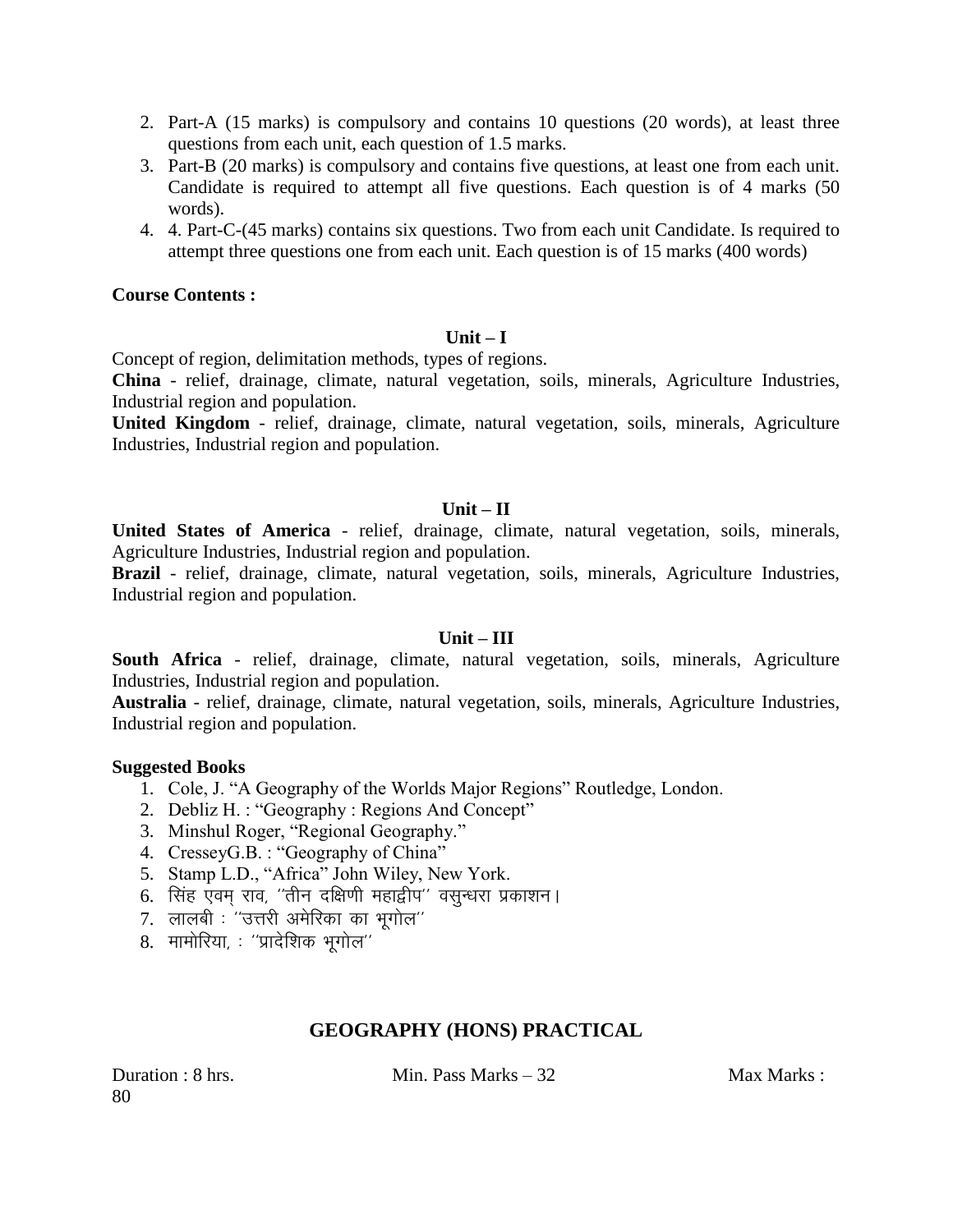Distribution of Marks for the purpose or Examination

| With PPT                                               | Total | 80 Marks |
|--------------------------------------------------------|-------|----------|
| 4. Camp report and viva-voce $(10+5)$ $(1 hour)$       |       | 15 Marks |
| 3. Field Survey and viva-voce $(10+5)$ $(2 hour)$      |       | 15 Marks |
| 2. Record work and viva-voce $(15+5)$ (1 hour)         |       | 20 Marks |
| 1. Written paper (Lab work) (4 hour) (5 Prob out of 6) |       | 30 Marks |

**Note :** Minimum 30 sheets must be prepared by students and checked & signed by teacher with date, otherwise students will be responsible. Students miswrite his/her name on every sheet. The teacher should give fresh exercise every year so that the students may not undertake tracing of old exercise.

Every year, so that the students may not undertake tracing of old exercise.

- 1. Projection General principles, classification and choice of projections, construction, properties, merit and demerits, limitations and use of projection, Projections suitable for map of India.
- 2. Cylindrical : Simple, equal area, Gall's and Mercator's projection. Zenithal (Polar case) : Equidistant; Equal Area, Gnomonic, Orthographic, Stereographic. Conical : One standard parallel, two standard parallels, Bonne's and Polyconic, Conventional : Mollweide's, Sinusoidal, Globular and international projection.
- 3. Statistical methods computation of data, Preparation of frequency tables, Graphical presentation of frequencies distribution – histogram, frequency polygon, frequency curve and o-give. Mean, Median and Mode, Quartile, Standard deviation, Lorenz curve. Calculation of coefficient of correlation (Spearman's and Carl Person's)
- 4. Diagram Value-area cartogram, Triangular diagram, Ergograph simple and Ogilvie's Rainfall dispersion diagram.
- 5. Levelling : Terms, types, principles and classification of leveling, profiles and other leveling. Use and application of Dumpy level and Abney level.
- 6. Remote sensing and GIS: Use and importance of air photos; Historical development, space programmes in India; GIS-meaning, definition, importance and its applications.
- 7. Six days Industrial Survey Camp of any village/town in Rajasthan state. Report should be prepared by each student separately and should be submitted in the form of hardcopy or PPT.

# **Books Recommended**

1. Kellaway, Georgep : Map Projections, Mathuen & Co., London.